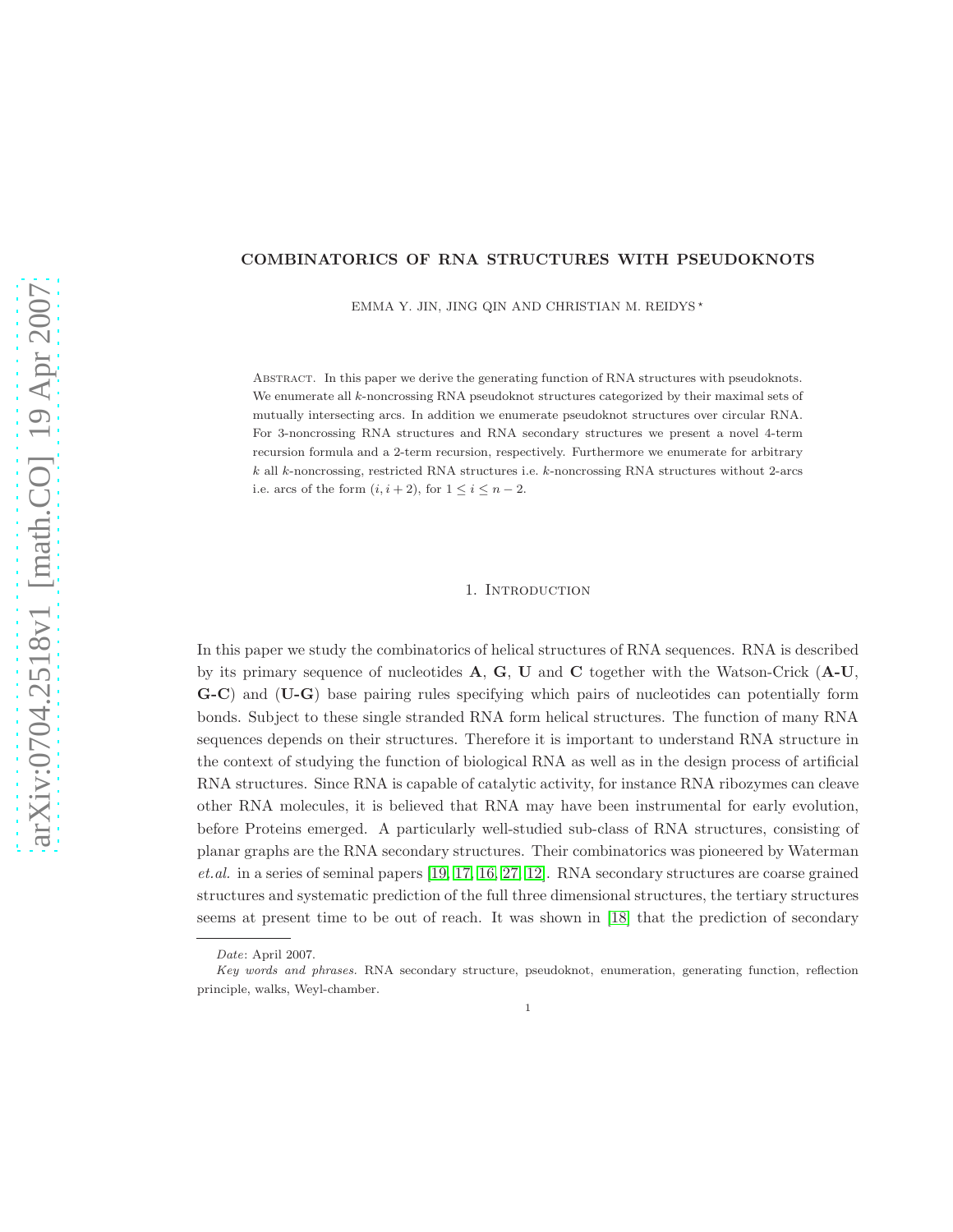structures can be obtained in polynomial time and their combinatorics, specifically the existence of recursion relations is the key for all folding algorithms [\[15,](#page-23-5) [9\]](#page-23-6). Over the last two decades a variety of prediction algorithms, based on minimum free energy [\[15,](#page-23-5) [18,](#page-23-4) [25\]](#page-24-1), kinetic folding [\[14\]](#page-23-7) or the partition function [\[13\]](#page-23-8) for RNA secondary structures has been derived.

An increasing number of experimental findings, as well as results from comparative sequence analysis imply that there exist additional types of interactions between RNA nucleotides [\[7\]](#page-23-9). These bonds are called pseudoknots and occur in functional RNA like for instance RNAseP [\[2\]](#page-23-10) as well as ribosomal RNA [\[6\]](#page-23-11). RNA pseudoknots are conserved also in the catalytic core of group I introns. In plant viral RNAs pseudoknots mimic tRNA structure and in in vitro RNA evolution [\[4\]](#page-23-12) experiments have produced families of RNA structures with pseudoknot motifs, when binding HIV-1 reverse transcriptase. In addition important mechanisms like ribosomal frame shifting [\[5\]](#page-23-13) also involve pseudoknot interactions. As a result RNA pseudoknot structures have drawn over the last years a lot of attention [\[1\]](#page-23-14). Several folding algorithms [\[22,](#page-24-2) [26,](#page-24-3) [24,](#page-24-4) [21\]](#page-24-5) have been developed which include certain families of pseudoknots. The prediction problem in general is (although we have not seen formal proof) believed to be NP-hard. In difference to RNA secondary structures a recursive enumeration for pseudoknot RNA is believed to be non-trivial but nevertheless of vital importance for prediction algorithms. Intuitively if bonds can cross it is much harder to enumerate since structural elements can now interact and as a result a structure cannot be straighforwardly decomposed into independent sub-structures. Little is known with respect to the combinatorics of pseudoknot RNA structures. Stadler et al. [\[8\]](#page-23-15) suggested a classification of their knot-types based on a notion of inconsistency graphs and provided an upper bound for a certain class of pseudoknots (our 3-noncrossing RNA structures).

In this paper we introduce a novel approach for the enumeration of RNA structures. Based on new concepts in enumerative combinatorics [\[28,](#page-24-6) [10\]](#page-23-16) we use a method which has the potential to offer insight also into other lattice structure concepts. To be precise Chen *et.al.* have shown in  $[28]$ that there is a bijection between certain types of matchings and walks inside Weyl-chambers. This bijection is obtained via his construction of oscillating tableaux i.e. families of Young diagrams in which any two consecutive shapes differ by exactly one square. The corresponding walks can then be enumerated via determinant formulas derived from a reflection principle due to Gessel and Zeilberger  $[10]$  and Lindström  $[3]$ . The key idea behind the reflection principle is that walks which hit the wall of a Weyl-chamber can be reflected. The original (unreflected) and the reflected walk cancel themselves leaving just the walks that never hit a wall. Crucial for its applicability are restrictive symmetry assumptions since the reflected walk has to be of the same type and,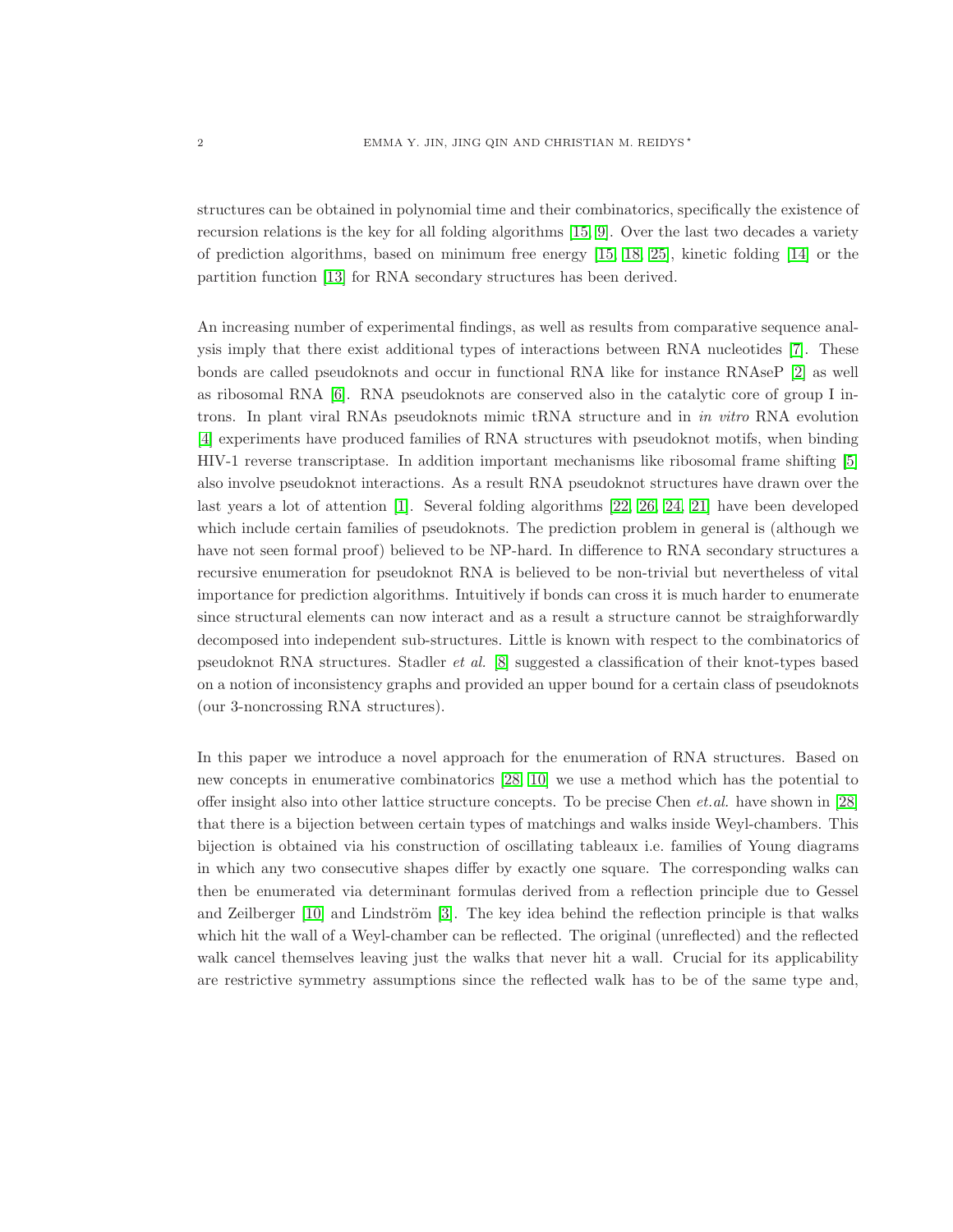more importantly, the reflection itself can occur at any step. These symmetries are non-existent in walks corresponding to RNA structures. However, our derivation of the generating function of RNA structures is based on these symmetric walks. The key idea is to introduce the asymmetries of RNA structures into the symmetric walks using a certain involution idea. We believe that our particular strategy can be applied for the enumeration of further structure classes. As a result we have tried to keep this paper self contained.

Our main result is the enumeration of all RNA structures. We classify RNA structures by their specific crossing types under the assumption that all base pairs can occur. For arbitrary but fixed k we enumerate all RNA structures with no k-set of mutually intersecting bonds. In case of  $k = 2$ , our results reduce to noncrossing structures, i.e. RNA secondary structures [\[27\]](#page-24-0) and Waterman's formula for the number of RNA secondary structures with exactly k bonds is derived directly. The case  $k = 3$  coincides with Stadler's bi-secondary structure [\[8\]](#page-23-15). We obtain from the generating function a novel 4-term recursion formula for RNA structures of length n with no 3-set of mutually intersecting bonds and having  $\ell$  isolated vertices. We believe that this recursion is the key for developing new prediction algorithms for RNA structures. Also we derive the generating function for circular RNA structures i.e. for sequences where the bond between 1 and  $n$  is considered part of the primary sequence. Finally we enumerate restricted RNA structures, i.e. structures in which two interacting nucleotides have at least distance 3.

The paper is structured as follows. We will begin by introducing several important combinatorial concepts needed for our derivations. Young tableaux, oscillating Young diagrams, RSK algorithm, Weyl-chambers and the reflection principle. We discuss these concepts, illustrate all key ideas and give the corresponding proofs in the Appendix. Our derivation is obtained in three steps. First (Theorem [1\)](#page-6-0) we show that each structure (represented as a k-noncrossing digraph) corresponds uniquely to a walk starting and ending at  $(k-1, k-2, \ldots, 1)$  in  $\mathbb{Z}^{k-1}$  and which never touches a wall of the Weyl-chamber  $C_0$ . Secondly we apply the reflection principle (Theorem [2\)](#page-8-0) in order to count the symmetric walks that remain in the interior of  $C_0$ . Thirdly (Theorem [3\)](#page-9-0) we incorporate the specific properties of RNA into these symmetric walks and compute the generating function of k-noncrossing RNA structures. We show how our results relate to known formulas of RNA secondary structures for which we present a two new term recursion formula. For 3-noncrossing RNA structures we give a novel 4-term recursion formula. We finally generalize our strategy (Theorem [5\)](#page-15-0) and enumerate restricted RNA structures.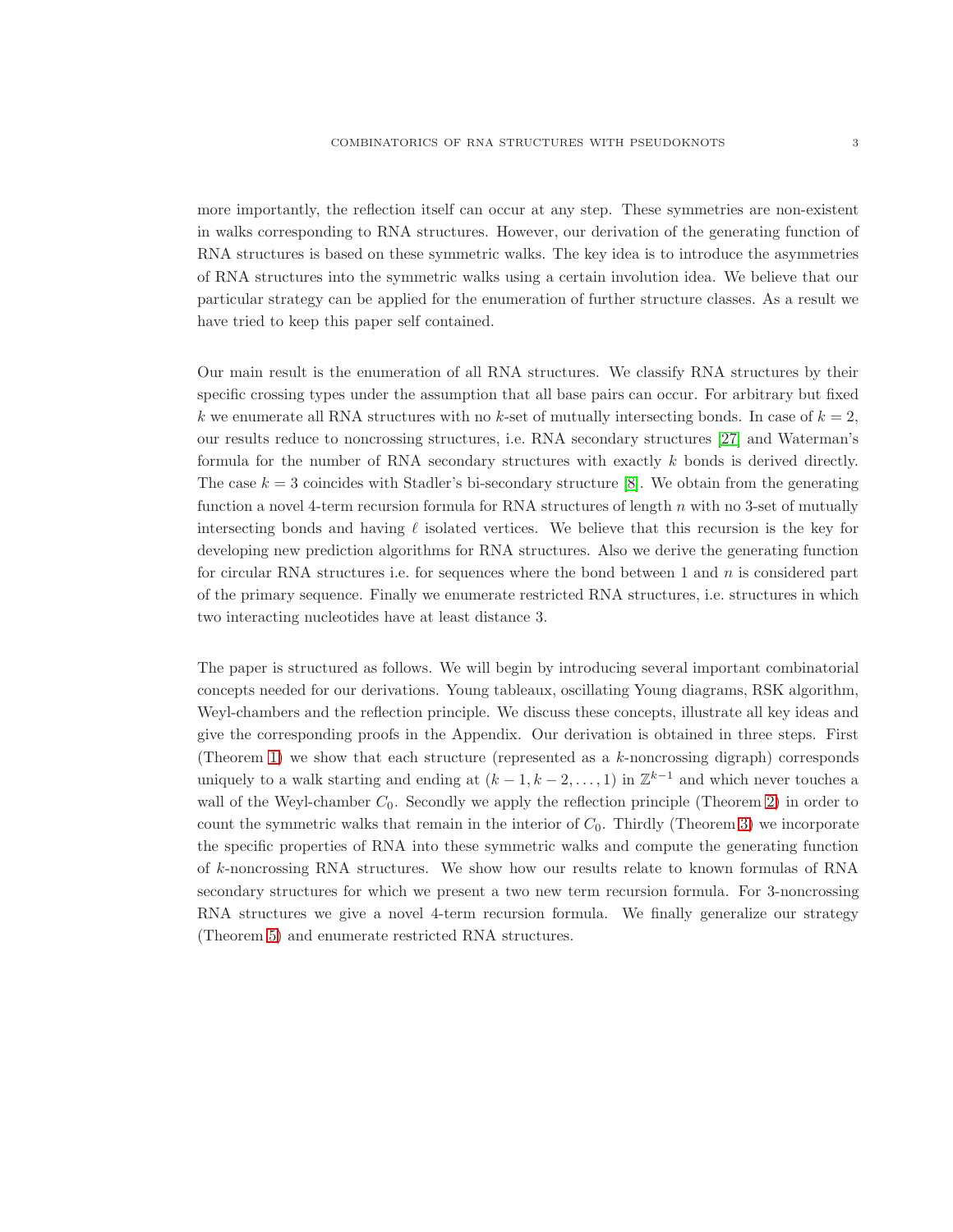# 2. From structures to walks and back

Let us begin by illustrating the concept of RNA structures. Suppose we are given the primary sequence

# AACCAUGUGGUACUUGAUGGCGAC .

Structures are combinatorial graphs over the labels of the nucleotides of the primary sequence. These graphs can be represented in several ways. In Figure 1 we represent a particular structure with loop-loop interactions in two ways: first we display the structure as a planar graph and secondly as a diagram, where the bonds are drawn as arcs in the positive half-plane.



<span id="page-3-0"></span>Figure 1. Two representations of RNA structures, planar graphs (top) and diagrams (bottom)

In the following we will consider structures as diagram representations of digraphs. A digraph  $D_n$ is a pair of sets  $V_{D_n}, E_{D_n}$ , where  $V_{D_n} = \{1, \ldots, n\}$  and  $E_{D_n} \subset \{(i,j) \mid 1 \leq i < j \leq n\}$ .  $V_{D_n}$  and  $E_{D_n}$  are called vertex and arc set, respectively. A k-noncrossing digraph,  $G_{k,n}$ , is a digraph in which all vertices have degree  $\leq 1$  and which does not contain a k-set of arcs that are mutually intersecting, i.e.

$$
(2.1) \quad \mathcal{A}(i_{r_1}, j_{r_1}), (i_{r_2}, j_{r_2}), \dots, (i_{r_k}, j_{r_k}); \qquad i_{r_1} < i_{r_2} < \dots < i_{r_k} < j_{r_1} < j_{r_2} < \dots < j_{r_k} \; .
$$

The set of all k-noncrossing digraphs  $G_{k,n}$  is denoted by  $\mathcal{G}_{n,k}$  and we set  $\mathcal{G}_{n,k} = |\mathcal{G}_{n,k}|$ . The (formal) direction of the edges will have procedural convenience when we map a  $k$ -noncrossing digraph into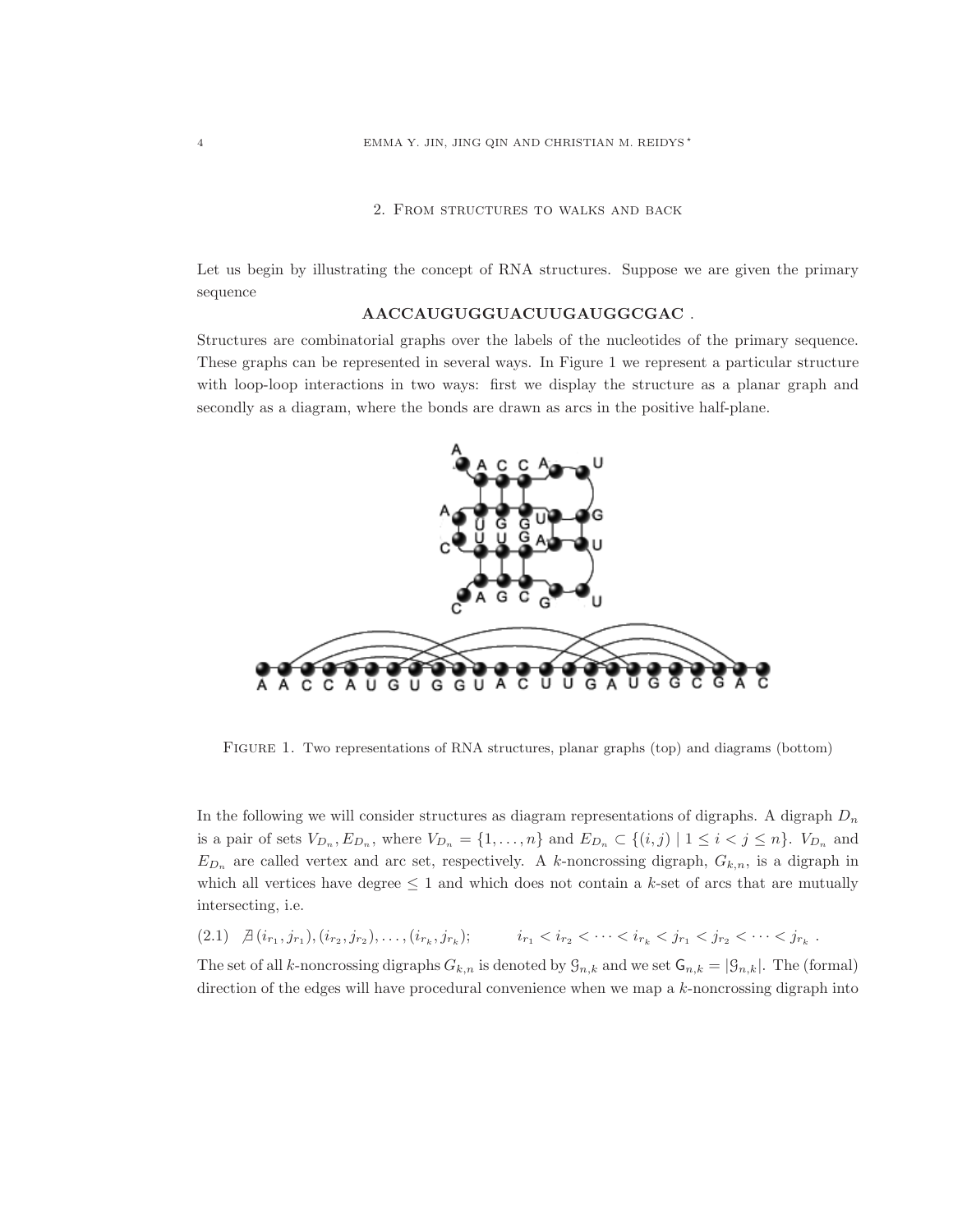an oscillating tableaux (Theorem [1\)](#page-6-0). We will represent digraphs as a diagrams (Figure [1\)](#page-3-0) by representing the vertices as integers on a line and connecting any two adjacent vertices by an arc in the upper-half plane. The direction of the arcs is implicit in the linear ordering of the vertices and accordingly omitted.

**Definition 1.** An RNA structure (of pseudoknot type  $k-2$ ),  $S_{k,n}$ , is a digraph in which all vertices have degree  $\leq 1$ , that does not contain a k-set of mutually intersecting arcs and 1-arcs, i.e. arcs of the form  $(i, i + 1)$ , respectively. We denote the number of RNA structures by  $\mathsf{S}_k(n)$  and the number of RNA structures with exactly  $\ell$  isolated vertices by  $S_k(n, \ell)$ , respectively. We call an RNA structure restricted iff it does not contain any 2-arcs, i.e. an arc of the form  $(i, i + 2)$ .



FIGURE 2. RNA structures represented as diagrams, i.e. arcs over  $\{1, \ldots, n\}$  in the upper half-plane.  $k$ -noncrossing digraphs are precisely those which have no  $k$ -set of mutually intersecting arcs. 2-noncrossing diagrams without 1-arcs (top) correspond to secondary structures. 3-noncrossing diagrams without 1-arcs (bottom) represent RNA structures with pseudoknots.

We derive the enumeration of RNA structures in three steps. First we establish a bijection from k-noncrossing digraphs into a certain class of walks. Secondly we will use the reflection principle in order to count these walks. Thirdly we enumerate all walks subject to specific conditions recruiting a certan involution idea. Let us first discuss two basic concepts needed for our arguments.

Young tableaux and the RSK algorithm. A Young diagram (shape) is a collection of squares arranged in left-justified rows with weakly decreasing number of boxes in each row. A Young tableau is a filling of the squares by numbers which is weakly decreasing in each row and strictly decreasing in each column. A tableau is called standard if each entry occurs exactly once. An oscillating tableau is a sequence  $\varnothing = \mu^0, \mu^1, \ldots, \mu^n = \varnothing$  of standard Young diagrams, such that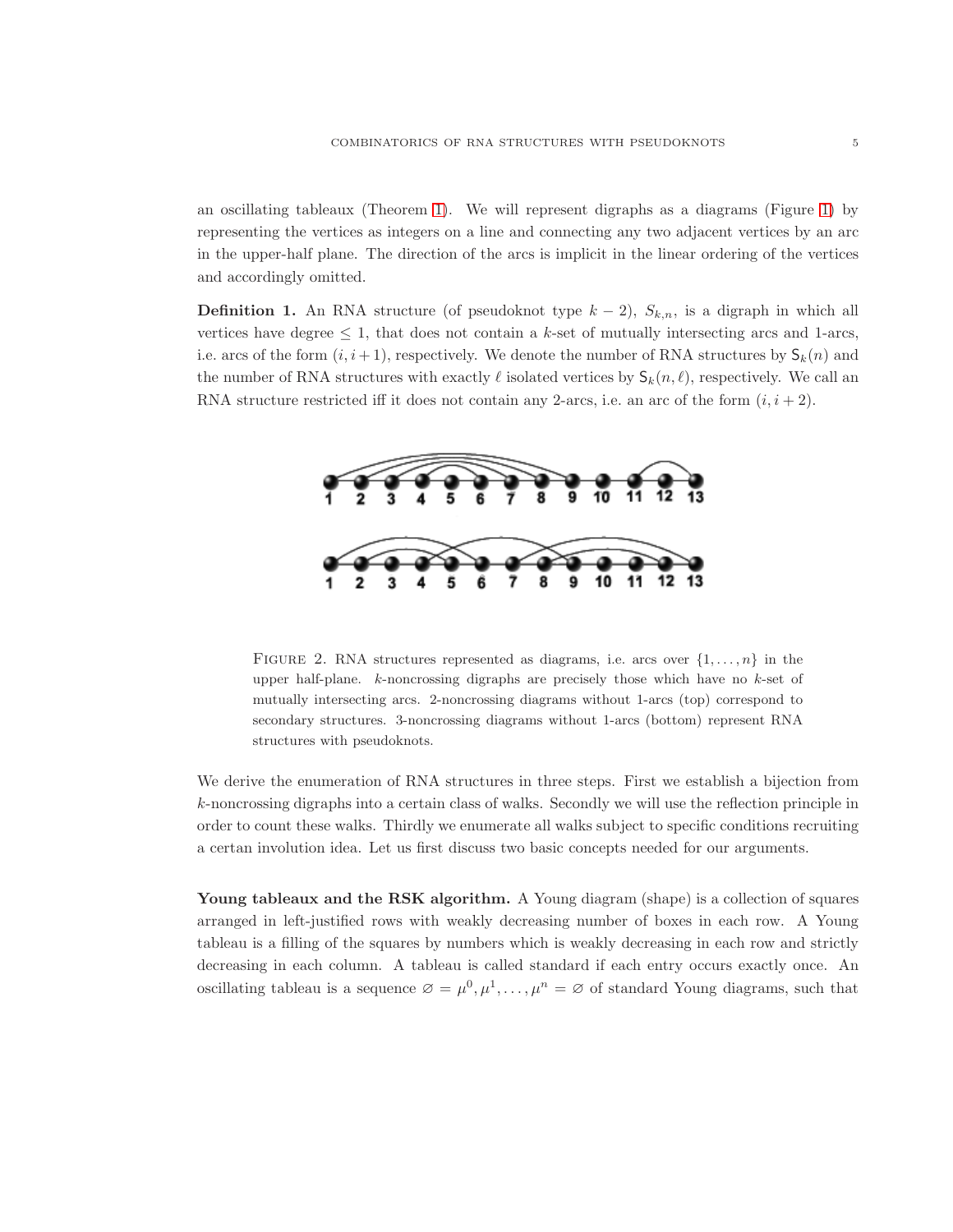for  $1 \leq i \leq n$ ,  $\mu^{i}$  is obtained from  $\mu^{i-1}$  by either adding one square or removing one square. For instance the sequence





is an oscillating tableaux.

The RSK algorithm is a process of row-inserting elements into a tableau. Suppose we want to insert k into a standard Young tableau  $\lambda$ . Let  $\lambda_{i,j}$  denote the element in the *i*th row and *j*th column of the Young tableau. Let i be the largest integer such that  $\lambda_{1,i-1} \leq k$ . (If  $\lambda_{1,1} > k$ , then  $i = 1$ .) If  $\lambda_{1,i}$  does not exist, then simply add k at the end of the first row. Otherwise, if  $\lambda_{1,i}$ exists, then replace  $\lambda_{1,i}$  by k. Next insert  $\lambda_{1,i}$  into the second row following the above procedure and continue until an element is inserted at the end of a row. As a result we obtain a new standard Young tableau with k included. For instance inserting the number sequence  $5, 2, 4, 1, 6, 3$  starting with an empty shape yields the following sequence of standard Young tableaux:

with an empty shape yields the following sequence of standard roung tableaux:



# Figure 4.

Symmetry groups and Weyl-chambers. We consider the lattice  $\mathbb{Z}^{k-1}$  and walks in  $\mathbb{Z}^{k-1}$ having the steps s contained in  $\{\pm e_i, 0 \mid 1 \leq i \leq k-1\}$ , where  $e_i$  denotes the *i*th unit vector. That is for  $a, b \in \mathbb{Z}^{k-1}$  a walk from a to b,  $\gamma_{a,b}$ , of length n is an n tuple  $(s_1, \ldots, s_n)$  where  $s_i \in {\pm e_i, 0 \mid 1 \le i \le k-1}$  such that  $b = a + \sum_{h=1}^n s_h$ . We set  $\gamma_{a,b}(s_r) = a + \sum_{h=1}^r s_h \in \mathbb{Z}^{k-1}$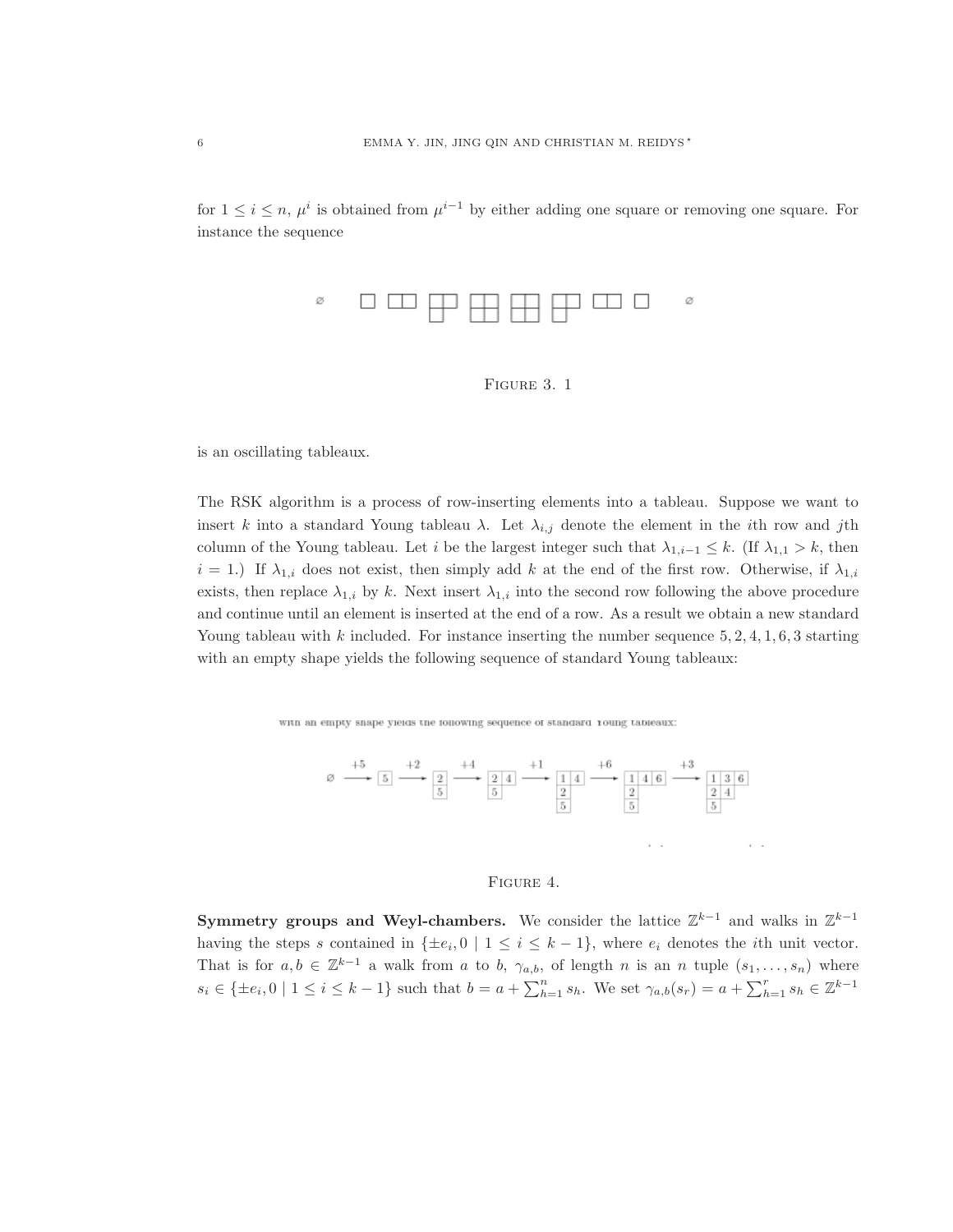i.e. the element at which the walk  $(s_1, \ldots, s_r)$  resides at step r. The symmetric group  $S_{k-1}$  acts on  $\mathbb{Z}^{k-1}$  via  $\sigma(x_i)_{1\leq i\leq k-1} = (x_{\sigma^{-1}(i)})_{1\leq i\leq k-1}$ . We set  $E_{k-1} = \langle \epsilon_i | 1 \leq i \leq k-1 \rangle$ , where  $\epsilon_i(x_1,\ldots,x_i,\ldots,x_{k-1})=(x_1,\ldots,-x_i,\ldots,x_{k-1}).$  As shown in the Appendix  $\{\epsilon_i\sigma \mid \sigma \in S_{k-1}, \epsilon_i \in S_{k-1}, \sigma_i\}$  $E_{k-1}$ } carries a natural group structure via  $(\epsilon_i \sigma) \cdot (\epsilon_j \sigma') = \epsilon_i \sigma \epsilon_j \sigma^{-1} \sigma \sigma' = \epsilon_i \epsilon_{\sigma^{-1}(j)} \sigma \sigma'$ . This group, denoted by  $B_{k-1}$ , is generated by  $M_{k-1} = {\epsilon_1, \rho_j \mid 2 \leq j \leq k-1}$ , where  $\rho_j = (j, j-1)$ , i.e.  $\rho$ transposes the coordinates  $x_{j-1}$  and  $x_j$ . By definition  $B_{k-1}$  acts on the set

(2.2) 
$$
\Delta_{k-1} = \{ \pm e_i \mid 1 \le i \le k-1 \} \cup \{ e_i \pm e_j \mid 1 \le i, j \le k-1 \}
$$

and we call  $\Delta_{k-1}$  the set of roots. We observe that there exists a bijection between  $\Delta'_{k-1}$  =  $\{e_1,e_j-e_{j-1}\mid 2\leq j\leq k-1\}$  and the set of generators  $M_{k-1}$  which maps each root  $\alpha\in\Delta'_{k-1}$ into a corresponding reflection (in particular:  $B_{k-1}$  is generated by reflections)

<span id="page-6-2"></span>
$$
(2.3) \ \{e_1, e_j - e_{j-1} \mid 2 \le j \le k-1\} \longrightarrow \{\epsilon_1, \rho_j \mid 2 \le j \le k-1\}, \quad \alpha \mapsto \left(\beta_\alpha = x \mapsto x - 2\frac{\langle \alpha, x \rangle}{\langle \alpha, \alpha \rangle}\right)
$$

where  $\langle x, x' \rangle$  denotes the standard scalar product in  $\mathbb{Z}^{k-1}$ . It is clear that  $\Delta'_{k-1}$  is a basis of  $\mathbb{Z}^{k-1}$ . We refer to the sub spaces  $\langle e_i \rangle$  for  $1 \le i \le k-1$  and  $\langle e_i - e_{i-1} \rangle$  for  $2 \le j \le k-1$  as walls. A  $B_{k-1}$ -chamber is defined as the set of  $x \in \mathbb{Z}^{k-1}$  with the property that  $\langle \alpha, x \rangle \geq 0$  for all  $\alpha \in \Delta_{k-1}$ . We denote the Weyl chamber

<span id="page-6-1"></span>(2.4) 
$$
C_0 = \{x \in \mathbb{Z}^{k-1} \mid 0 < x_{k-1} < x_{k-2} < \cdots < x_1\}.
$$

For RNA secondary structures we have  $k - 1 = 1$ , and  $B_1 = E_1 = \{ \epsilon_1, 1 \}$  and  $\Delta' = \{ \epsilon_1 \}$ . For 3-noncrossing RNA we have  $k-1=2$  and  $B_2 = E_2 \rtimes_{\varphi} S_2 \cong D_4$  (where  $\varphi : S_2 \to \text{Aut}(E_2)$ ) is the dihedral group of order 8.

The following theorem is the first step for the enumeration of RNA structures. It will allow to interpret a certain class of digraphs as walks in  $\mathbb{Z}^{k-1}$  which remain in the interior of the Weyl chamber  $C_0$ . The result is due to Chen *et al* [\[28\]](#page-24-6), where it is formulated for matchings. The original bijection between oscillating tableaux and matchings is due to Stanley and was generalized Sundaram [\[23\]](#page-24-7). We give a proof of Theorem [1](#page-6-0) in the Appendix.

<span id="page-6-0"></span>**Theorem 1.** [\[28\]](#page-24-6) There exists a bijection between k-noncrossing digraphs and walks of length n in  $\mathbb{Z}^{k-1}$  which start and end at  $a = (k-1, k-2, \ldots, 1)$  having steps  $0, \pm e_i$ ,  $1 \le i \le k-1$  such that  $0 < x_{k-1} < \cdots < x_1$  at any step. I.e. we have a bijection

(2.5)  $\mathcal{G}_{n,k} \longrightarrow \{ \gamma_{a,a} \mid \gamma_{a,a}$  remains inside the Weyl-chamber  $C_0 \}$ ,

where  $\mathcal{G}_{n,k}$  denotes the set of k-noncrossing digraphs of length n.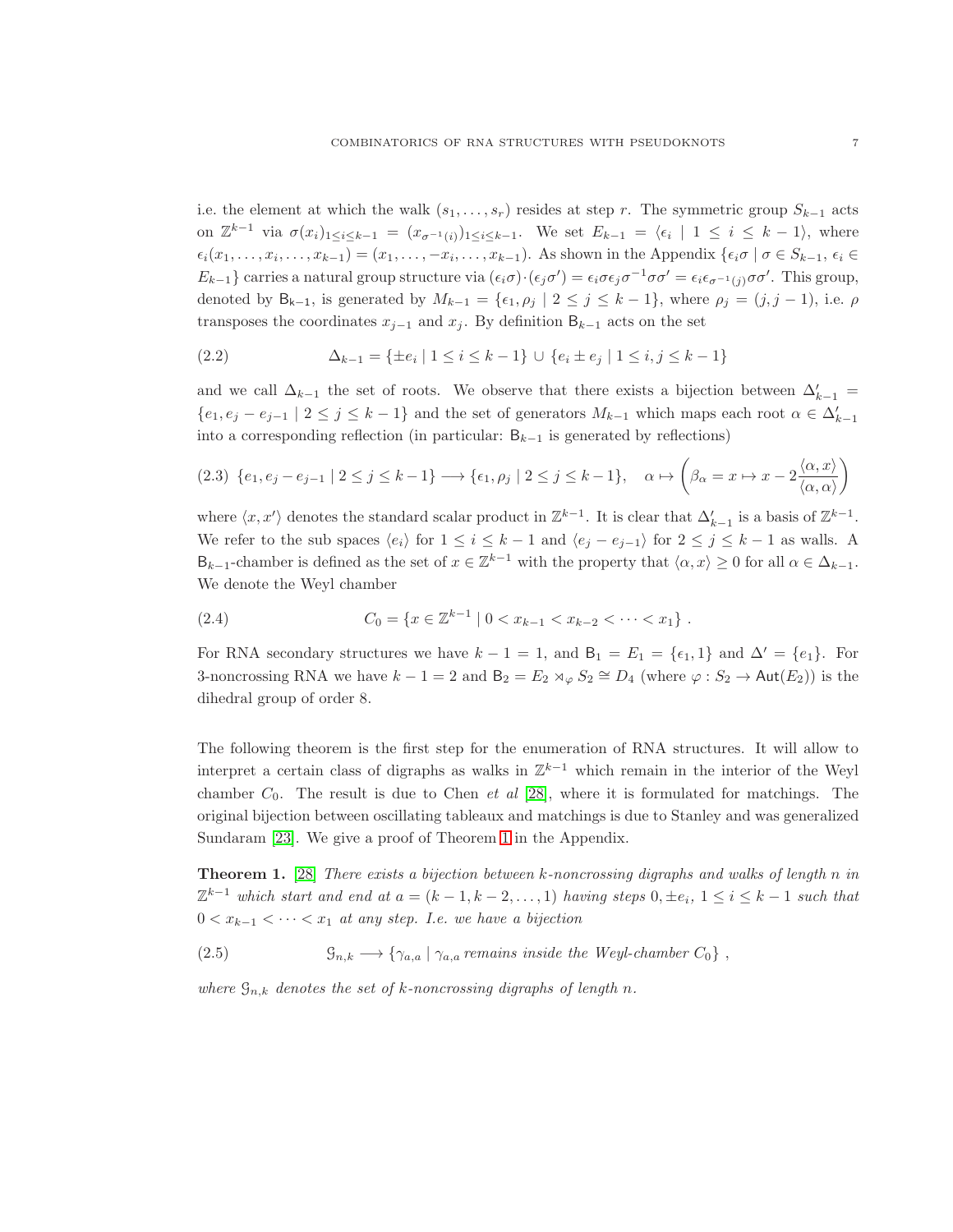

<span id="page-7-0"></span>FIGURE 5. A 5-noncrossing digraph. In the text we show how to derive from this digraph an oscillating tableau and subsequently the corresponding walk  $\gamma_{a,a}$  in  $\mathbb{Z}^4$ .



#### FIGURE 6. 1

The 5-noncrossing digraph in Figure [5](#page-7-0) corresponds to a oscillating tableau as follows: from right to left start at vertex 17, which is a terminus. The corresonding origin is 7 which is inserted via the RSK algorithm into the empty shape. Next insert the origin corresponding to 16 and 15, respectively. At 14 and 13 nothing happens since they are isolated vertices. At 12 origin 3 is inserted and 11 is isolated. 10 is an origin of an arc and accordingly removed from the tableaux. It is now clear how to proceed. The walk  $\gamma_{a,a}$  is obtained from the tableau as follows: its  $x_i$ -coordinate is the number of squares in the *i*-th column, i.e.  $\gamma_{a,a}$  is given by

 $(4, 3, 2, 1), (5, 3, 2, 1), (6, 3, 2, 1), (6, 4, 2, 1), (6, 4, 2, 1), (6, 4, 2, 1), (6, 4, 3, 1), (6, 4, 3, 1), (5, 4, 3, 1),$  $(5, 4, 3, 2), (6, 4, 3, 2), (6, 4, 3, 1), (6, 4, 3, 1), (6, 4, 2, 1), (6, 4, 2, 1), (6, 3, 2, 1), (5, 3, 2, 1), (4, 3, 2, 1)$ 

We show in the appendix in detail why this is a bijection.

We next discuss the reflection principle. The key idea is to count walks that remain in the interior of a Weyl chamber by counting all walks. Then one utilizes the fact that all walks that touch a wall at some step can be paired and eventually cancel themselves in the enumeration. The particular way to obtain this pairing is by reflecting the walk at the corresponding wall. The following observation is essential for the reflection principle, formulated in Theorem [2](#page-8-0) below.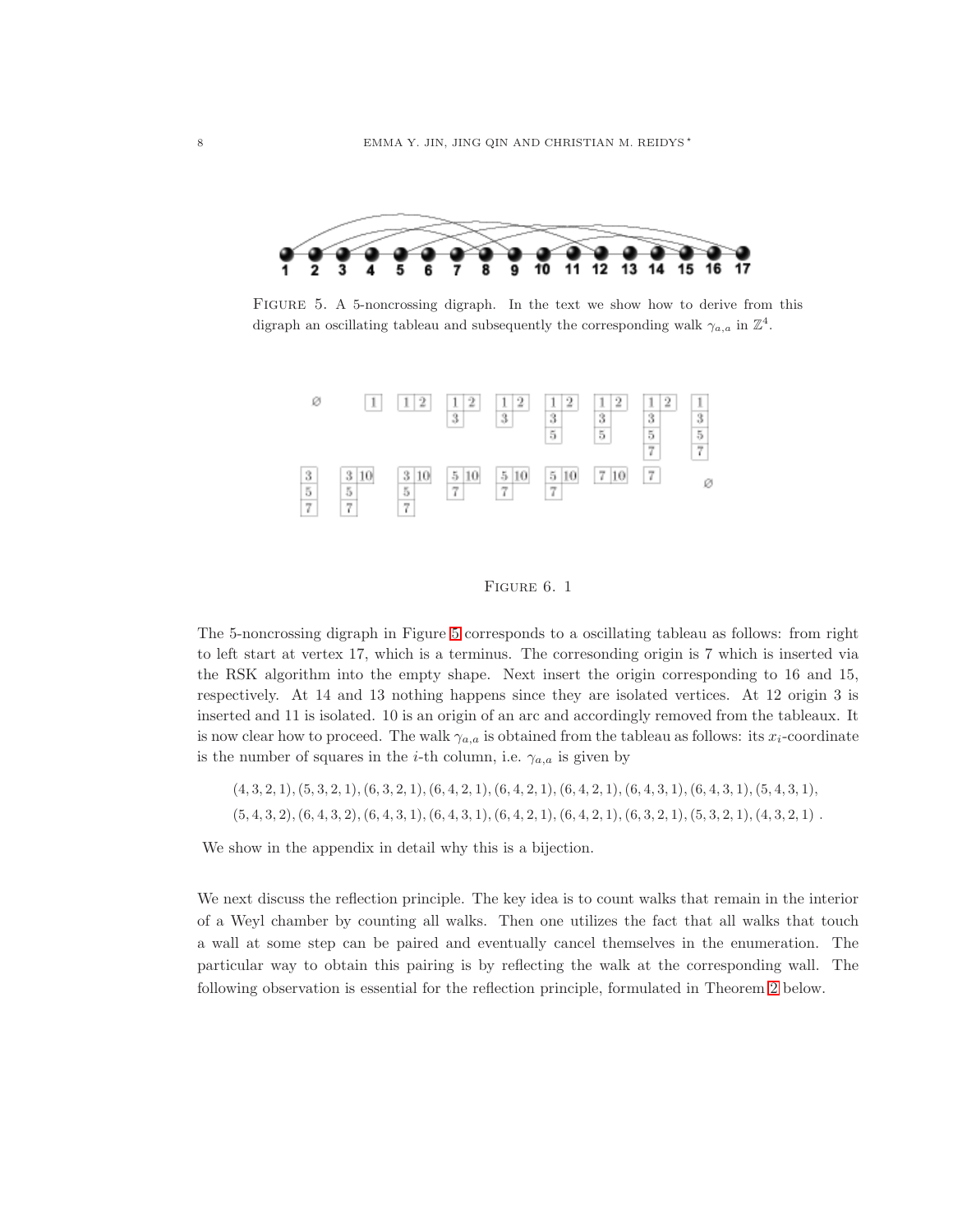<span id="page-8-2"></span>**Lemma 1.** Let  $\Delta'_{k-1} = \{e_1, e_j - e_{j-1} \mid 2 \leq j \leq k-1\}$ . Then every walk starting at some lattice point in the interior of C having steps  $\pm e_i$ , 0 that crosses from inside C into outside C touches a subspace  $\langle e_i - e_{i-1} | 2 \leq i \leq k-1 \rangle$  or  $\langle e_i | 1 \leq i \leq k-1 \rangle$ .

Let  $\Gamma_n(a, b)$  be the number of walks  $\gamma_{a,b}$ . For  $a, b \in C_0$  (eq. [\(2.4\)](#page-6-1)) let  $\Gamma_n^+(a, b)$  denote the number of walks  $\gamma_{a,b}$  that never touch a wall, i.e. remain in the interior of  $C_0$ . Finally for  $a, b \in \mathbb{Z}^{k-1}$ , let  $\Gamma_n^-(a,b)$  denote the number of walks  $\gamma_{a,b} = (s_1,\ldots,s_n)$  that hit a wall at some step  $s_r$ .  $\ell(\beta)$ denotes the length of  $\beta \in \mathsf{B}_{k-1}$ . For  $a = b = (k-1, \ldots, 1)$  $a = b = (k-1, \ldots, 1)$  $a = b = (k-1, \ldots, 1)$  we have according to Theorem 1

$$
\Gamma_n^+(a,a) = \mathsf{G}_{n,k} \ ,
$$

where  $\mathsf{G}_{n,k} = |\mathcal{G}_{n,k}|$ .

<span id="page-8-0"></span>**Theorem 2.** (Reflection-Principle)[\[10\]](#page-23-16) Suppose  $a, b \in C_0$ , then we have

(2.7) 
$$
\Gamma_n^+(a,b) = \sum_{\beta \in B_{k-1}} (-1)^{\ell(\beta)} \Gamma_n(\beta(a),b) .
$$

Theorem [2](#page-8-0) allows us to compute the exponential generating function for  $\Gamma_n^+(a,b)$ , which is the number of walks from  $a$  to  $b$ , that remain in the interior of  $C_0$  [\[11\]](#page-23-18).

<span id="page-8-1"></span>**Lemma 2.** [\[11\]](#page-23-18) Let  $I_r(2x) = \sum_{j\geq 0} x^{2r+j}/j!(r+j)!$  be the hyperbolic Bessel function of the first kind of order r. Then the generating functions for the numbers of k-noncrossing digraphs of length n and for k-noncrossing digraphs of length n without isolated points,  $\Gamma_n^+(a,b)$  and  $\Gamma_n^+(a,b)$  are given by

(2.8) 
$$
\sum_{n\geq 0} \Gamma_n^+(a,b) \frac{x^n}{n!} = e^x \det[I_{a_i-b_j}(2x) - I_{a_i+b_j}(2x)]|_{i,j=1}^{k-1}
$$

(2.9) 
$$
\sum_{n\geq 0} \Gamma'^{+}_n(a,b) \frac{x^n}{n!} = \det[I_{a_i-b_j}(2x) - I_{a_i+b_j}(2x)]|_{i,j=1}^{k-1}.
$$

Now we can combine our results in order to enumerate  $k$ -noncrossing digraphs using the bijection between digraphs and walks. Theorem [1](#page-6-0) implies that the number of  $k$ -noncrossing digraphs is equal to  $\Gamma_k^+(a, a)$ , the number of lattice walks in  $\mathbb{Z}^{k-1}$  of length n that remain in the interior of  $C_0$ from  $(k-1,... 1)$  to itself with steps  $0, \pm e_i, 1 \leq i \leq k-1$ . According to Lemma [2](#page-8-1) the generating functions for walks with steps  $e_i = \pm 1, 0$  and  $e_i = \pm 1$ , where  $1 \leq i \leq k - 1$  are given by

$$
(2.10) \t ex det[Ii-j(2x) - Ii+j(2x)]|k-1i,j=1 and det[Ii-j(2x) - Ii+j(2x)]|k-1i,j=1,
$$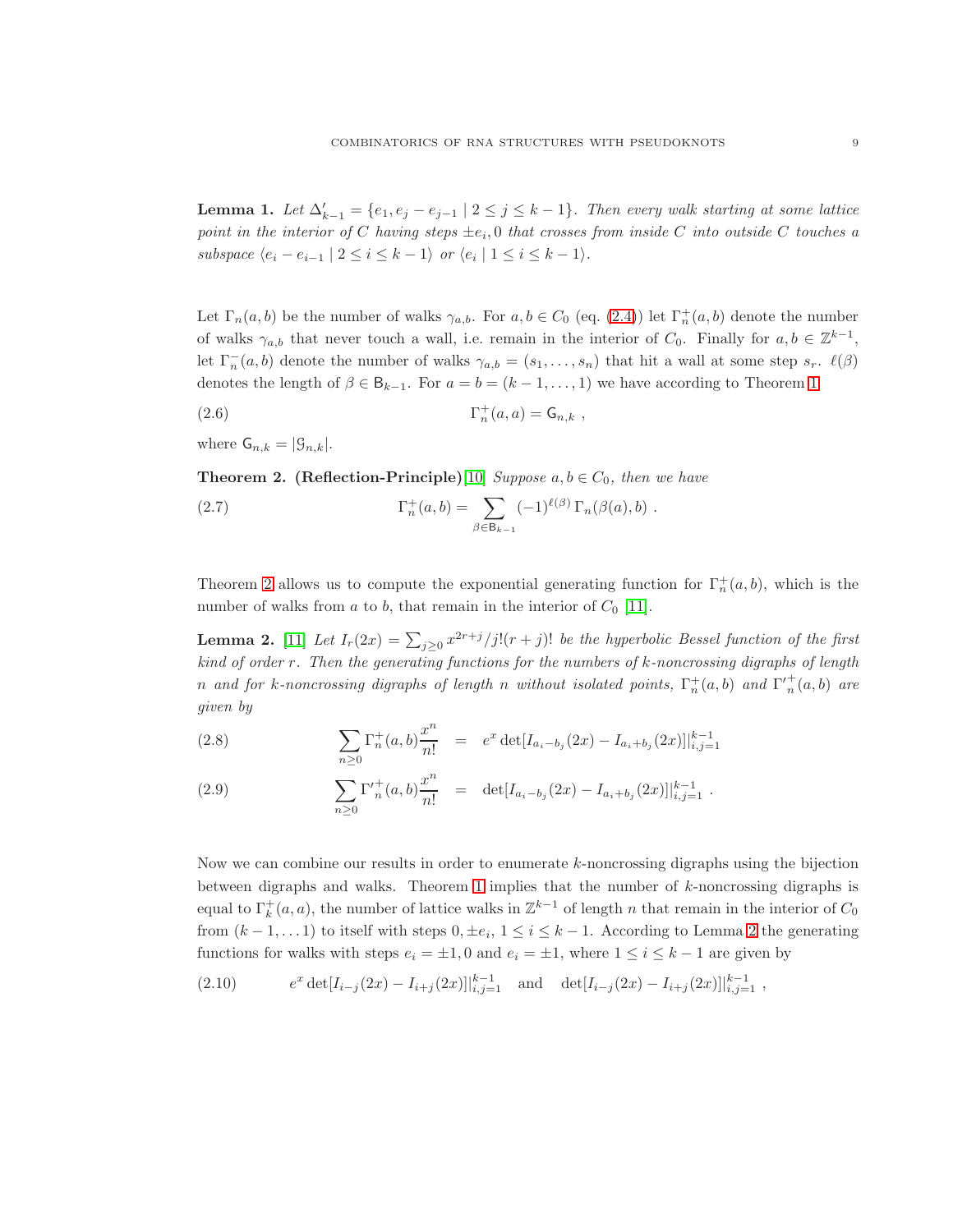respectively. Let  $f_k(n, \ell)$  denote the number of k-noncrossing digraphs with  $\ell$  isolated points. Then

(2.11) 
$$
f_k(n,\ell) = \binom{n}{\ell} f_k(n-\ell,0)
$$

<span id="page-9-1"></span>(2.12) 
$$
\det[I_{i-j}(2x) - I_{i+j}(2x)]|_{i,j=1}^{k-1} = \sum_{n \ge 1} f_k(n,0) \cdot \frac{x^n}{n!}
$$

<span id="page-9-2"></span>
$$
(2.13) \quad e^x \det[I_{i-j}(2x) - I_{i+j}(2x)]|_{i,j=1}^{k-1} = \left(\sum_{\ell \ge 0} \frac{x^{\ell}}{\ell!} \right) \left(\sum_{n \ge 1} f_k(n,0) \frac{x^n}{n!} \right) = \sum_{n \ge 1} \left\{ \sum_{\ell=0}^n f_k(n,\ell) \right\} \cdot \frac{x^n}{n!}.
$$

In particular we obtain for  $k = 2$  and  $k = 3$ 

(2.14) 
$$
f_2(n,\ell) = {n \choose \ell} C_{(n-\ell)/2} \text{ and } f_3(n,\ell) = {n \choose \ell} \left[ C_{\frac{n-\ell}{2}+2} C_{\frac{n-\ell}{2}} - C_{\frac{n-\ell}{2}+1}^2 \right],
$$

<span id="page-9-5"></span>where  $C_m$  denotes the *mth* Catalan number.

### 3. RNA structures

In this section we derive the generating function for RNA structures. The successful strategy consists in counting the "wrong" object "multiple" times. To be precise we will enumerate all  $k$ -noncrossing digraphs with j 1-arcs by relating them to a *family* whose cardinality we can easily compute. We denote the number of RNA structures with exactly  $\ell$  isolated vertices by  $\mathsf{S}_k(n,\ell)$ . Suppose  $k \geq 2$  and let  $\mathcal{G}_{n,k}(\ell,j)$  be the set of all k-noncrossing digraphs having exactly  $\ell$  isolated points and exactly j 1-arcs, where a 1-arc is an arc of the form  $(i, i + 1)$ ,  $1 \le i \le n - 1$ . Setting  $G_k(n, \ell, j) = |\mathcal{G}_{n,k}(\ell, j)|$ , we have in particular  $S_k(n, \ell) = G_k(n, \ell, 0)$ .

<span id="page-9-0"></span>**Theorem 3.** Let  $k \in \mathbb{N}$ ,  $k \geq 2$ , let  $C_m$  denote the m-th Catalan number and  $f_k(n, \ell)$  be the number of k-noncrossing digraphs over n vertices with exactly  $\ell$  isolated vertices. Then the number of RNA structures with  $\ell$  isolated vertices,  $\mathsf{S}_k(n, \ell)$ , is given by

<span id="page-9-4"></span>(3.1) 
$$
\mathsf{S}_k(n,\ell) = \sum_{b=0}^{(n-\ell)/2} (-1)^b \binom{n-b}{b} f_k(n-2b,\ell) ,
$$

where  $f_k(n-2b,\ell)$  is given by the generating function in eq. [\(2.12\)](#page-9-1). Furthermore the number of k-noncrossing RNA structures,  $\mathsf{S}_k(n)$  is

<span id="page-9-3"></span>(3.2) 
$$
\mathsf{S}_k(n) = \sum_{b=0}^{\lfloor n/2 \rfloor} (-1)^b \binom{n-b}{b} \left\{ \sum_{\ell=0}^{n-2b} f_k(n-2b,\ell) \right\}
$$

where  $\{\sum_{\ell=0}^{n-2b} f_k(n-2b,\ell)\}\$  is given by the generating function in eq. [\(2.13\)](#page-9-2).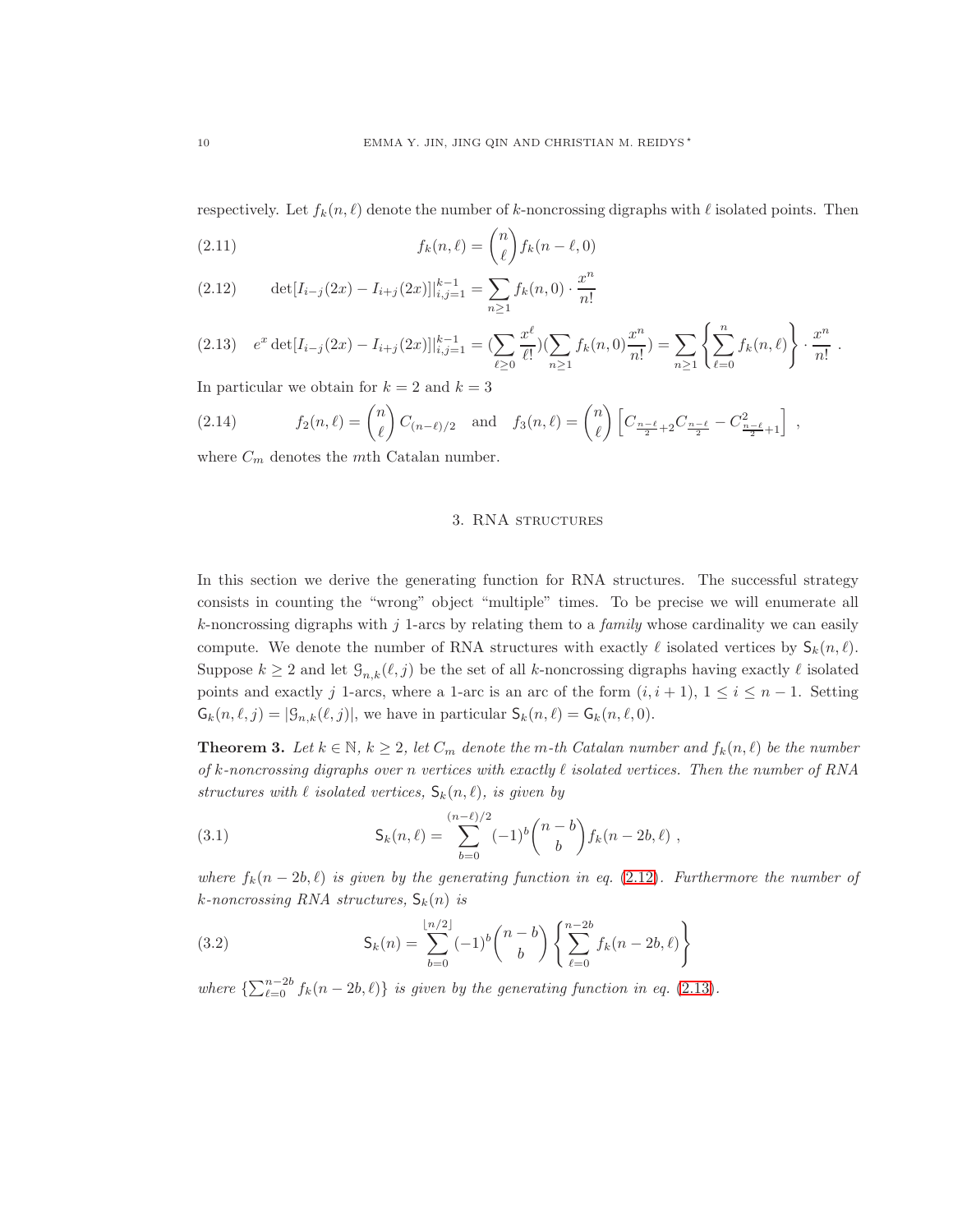Proof. We first prove

<span id="page-10-1"></span>(3.3) 
$$
\sum_{j\geq b} {j \choose b} \mathsf{G}_k(n,\ell,j) = {n-b \choose b} f_k(n-2b,\ell).
$$

For this purpose we construct a family  $\mathcal F$  of  $\mathcal G_{n,k}$ -digraphs, having exactly  $\ell$  isolated points and having at least b 1-arcs as follows: select (a) b 1-arcs, and (b) an arbitrary k-noncrossing digraph with exactly  $\ell$  isolated points over the remaining  $n - 2b$  vertices. Let  $\mathcal F$  be the resulting family of digraphs.

*Claim* 1. Each element  $\theta \in \mathcal{F}$  is contained in  $\mathcal{G}_{n,k}(\ell,j)$  for some  $j \geq b$ .

To prove this we observe that a 1-arc cannot cross any other arc, i.e. cannot be contained in a set of mutually crossing arcs. As a result for  $k \geq 2$  our construction generates digraphs that are k-noncrossing. Clearly  $\theta$  has exactly  $\ell$  isolated vertices and in step (b) we potentially derive additional 1-arcs, whence  $j \geq b$ .

Claim 2.

(3.4) 
$$
|\mathcal{F}| = \binom{n-b}{b} f_k(n-2b,\ell).
$$

Let  $\lambda(n, b)$  denote the number of ways to select b 1-arcs over  $\{1, \ldots, n\}$ . We observe that  $\lambda(n, b)$  =  $\binom{n-b}{b}$ . Identifying the two incident vertices of an 1-arc we conclude that we can choose the b 1-arcs in  $\binom{n-b}{b}$  ways. Obviously,  $\ell$  isolated vertices can be obtained in  $\binom{n-2b}{\ell}$  different ways and it remains to select an arbitrary k-noncrossing digraph with exactly  $\ell$  isolated points over  $n-2b$ vertices. The number of those is given by  $f(n-2b, \ell)$  which we can compute via Lemma [2,](#page-8-1) whence eq. [\(3.4\)](#page-10-0) and Claim 2 is proved.

In view of the fact that any of the k-noncrossing digraphs can introduce additional 1-arcs we set

<span id="page-10-0"></span>
$$
\mathcal{F}(j) = \{ \theta \in \mathcal{F} \mid \theta \text{ has exactly } j \text{ 1-arcs} \} .
$$

Obviously,  $\mathcal{F} = \dot\bigcup_{j\geq b} \mathcal{F}(j)$ . Suppose  $\theta \in \mathcal{F}(j)$ . According to Claim 1,  $\theta \in \mathcal{G}_{n,k}(\ell,j)$  and furthermore  $\theta$  occurs with multiplicity  $\begin{pmatrix} j \\ b \end{pmatrix}$  in  $\mathcal F$  since by construction any b-element subset of the j 1-arcs is counted respectively in F. Therefore we have

(3.5) 
$$
|\mathcal{F}(j)| = \binom{j}{b} \mathsf{G}_k(n, \ell, j)
$$

and

$$
\sum_{j\geq b} \binom{j}{b} \mathsf{G}_k(n,\ell,j) = \sum_{j\geq b} |\mathcal{F}(j)| = \binom{n-b}{b} f_k(n-2b,\ell) ,
$$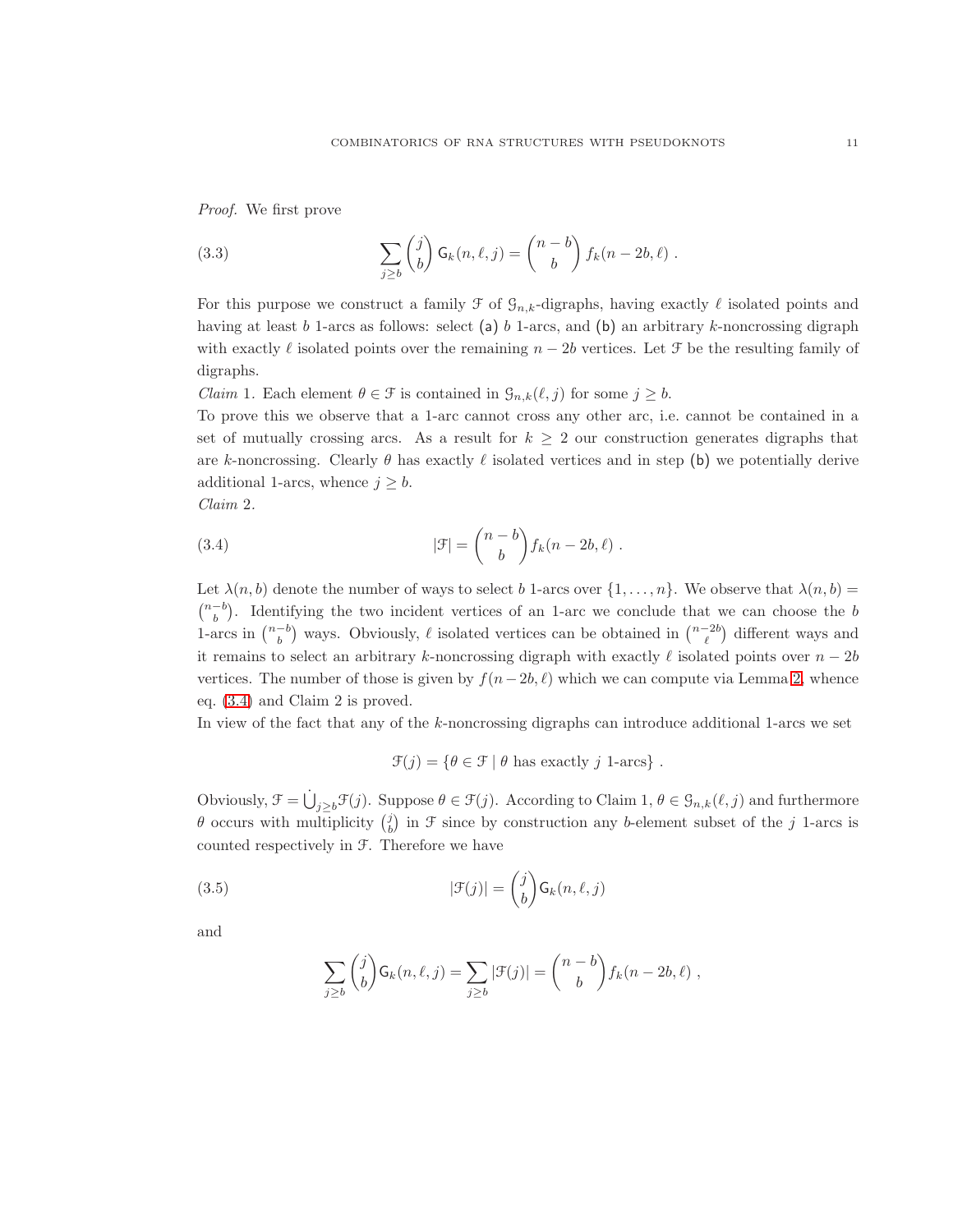whence eq. [\(3.3\)](#page-10-1). We next set  $F_k(x) = \sum_{j\geq 0} \mathsf{G}_k(n,\ell,j) x^j$ . Taking the b-th derivative and let  $x = 1$  we obtain

<span id="page-11-0"></span>(3.6) 
$$
\frac{1}{b!}F_k^{(b)}(1) = \sum_{j\geq b} \binom{j}{b} \mathsf{G}_k(n,\ell,j) 1^{j-b}.
$$

Claim 2 provides an interpretation of the r.h.s. of eq. [\(3.6\)](#page-11-0)

(3.7) 
$$
\sum_{j\geq b} {j \choose b} G_k(n,\ell,j) 1^{j-b} = {n-b \choose b} f_k(n-2b,\ell).
$$

In order to connect  $F_k(x)$  and  $\frac{1}{b!}F^{(b)}(1)$  we consider the Taylor expansion of  $F_k(x)$  at  $x = 1$  and compute

$$
F_k(x) = \sum_{b \ge 0} \frac{1}{b!} F^{(b)}(1)(x-1)^b = \sum_{b=0}^{(n-\ell)/2} {n-b \choose b} f_k(n-2b,\ell)(x-1)^b.
$$

In view of  $\mathsf{S}_k(n,\ell) = \mathsf{G}_k(n,\ell,0)$  is the constant term of  $F_k(x)$ , i.e.  $F_k(0)$ , whence

(3.8) 
$$
\mathsf{S}_k(n,\ell) = \sum_{b=0}^{(n-\ell)/2} (-1)^b \binom{n-b}{b} f_k(n-2b,\ell) .
$$

It remains to prove eq [\(3.2\)](#page-9-3). Summing over all possible values of isolated vertices, we get

$$
S_k(n) = \sum_{\ell=0}^n \sum_{b=0}^{(n-\ell)/2} (-1)^b \binom{n-b}{b} f_k(n-2b,\ell) = \sum_{b=0}^{\lfloor n/2 \rfloor} (-1)^b \binom{n-b}{b} \left\{ \sum_{\ell=0}^{n-2b} f_k(n-2b,\ell) \right\}
$$

where  $\sum_{\ell=0}^{n-2b} f_k(n-2b,\ell)$  is given by eq. [\(2.13\)](#page-9-2) and the proof of the theorem is complete. □



Table 1. The first 15 numbers of 3-noncrossing RNA structures.

A first implication of Theorem [3](#page-9-0) is a new proof for Waterman's formula [\[27\]](#page-24-0) for the number of RNA secondary structures with exactly k base pairs or equivalently having  $\ell = n - 2k$  isolated vertices.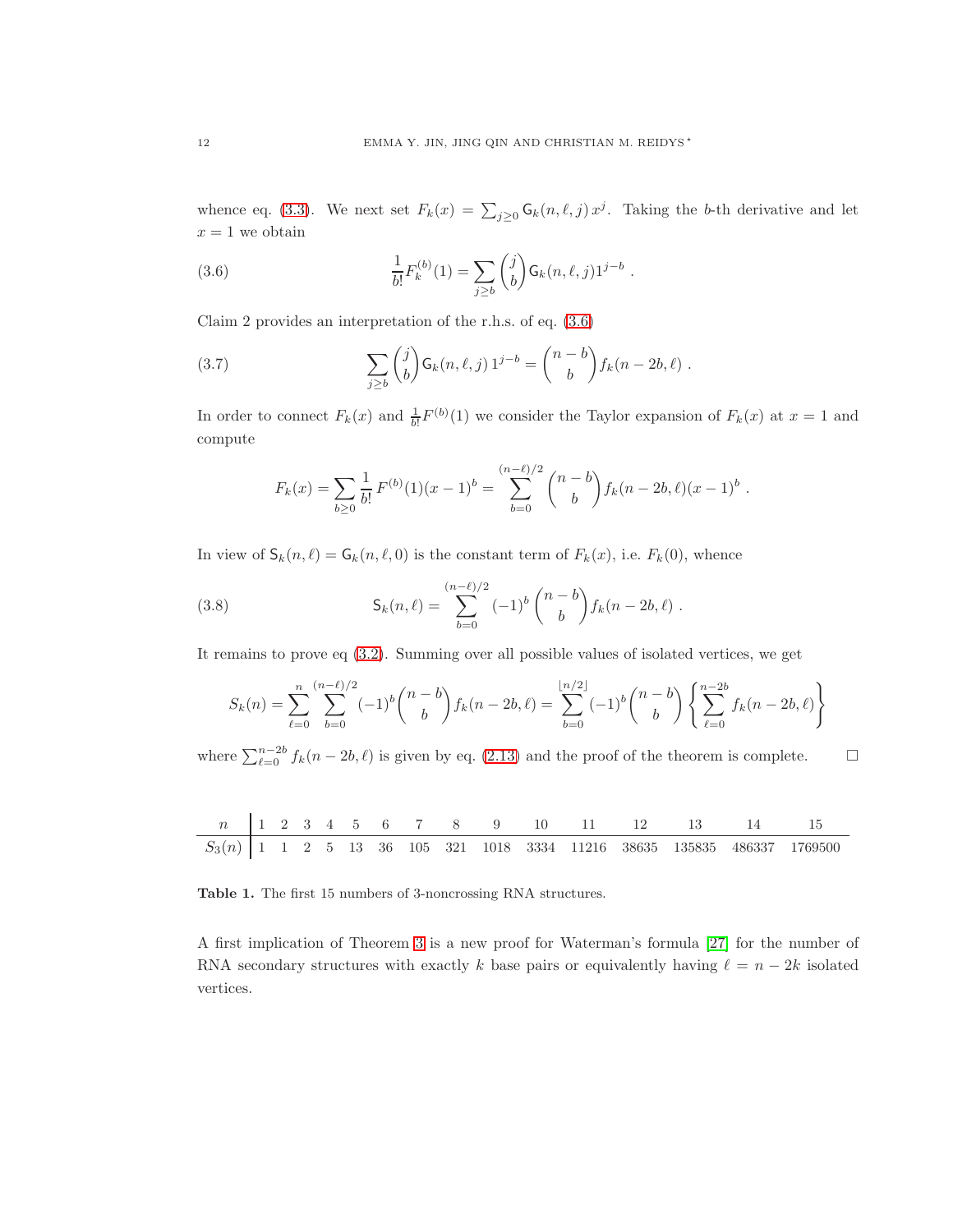**Corollary 1.** The number of RNA secondary structures having exactly  $\ell$  isolated vertices,  $S_2(n, \ell)$ , is given by

<span id="page-12-0"></span>(3.9) 
$$
\mathsf{S}_2(n,\ell) = \frac{2}{n-\ell} \left( \frac{\frac{n+\ell}{2}}{\frac{n-\ell}{2}} + 1 \right) \left( \frac{\frac{n+\ell}{2} - 1}{\frac{n-\ell}{2}} - 1 \right) .
$$

Furthermore  $S_2(n, \ell)$  satisfies the recursion

<span id="page-12-1"></span>(3.10) 
$$
(n - \ell)(n - \ell + 2) \cdot S_2(n, \ell) - (n + \ell)(n + \ell - 2) \cdot S_2(n - 2, \ell) = 0.
$$

*Proof.* We actually give two independent proofs of eq  $(3.9)$ : the first being a direct computation based on eq. [\(3.1\)](#page-9-4) and the second using the recursion in eq. [\(3.10\)](#page-12-1) derived by Zeilberger's algorithm [\[20\]](#page-23-19). Let  $\frac{n-\ell}{2} = k$  we compute

$$
S_2(n,\ell) = \sum_{b=0}^{(n-\ell)/2} (-1)^b {n-b \choose b} {n-2b \choose \ell} C_{\frac{n-\ell-2b}{2}}
$$
  
\n
$$
= \sum_{b=0}^{k} (-1)^b \frac{(n-b)!}{b!(n-2k)!} \cdot \frac{1}{(k-b+1)!(k-b)!}
$$
  
\n
$$
= \frac{(n-k-1)!}{(n-2k)! \cdot k!} \sum_{b=0}^{k} (-1)^b \frac{(n-b)!}{(k-b+1)!(n-k-1)!} \frac{k!}{b!(k-b)!}
$$
  
\n
$$
= \frac{1}{n-k} {n-k \choose k} \sum_{b=0}^{k} (-1)^b {k \choose b} {n-b \choose k-b+1}
$$
  
\n
$$
= (-1)^{k+1} \frac{1}{n-k} {n-k \choose k} \sum_{b=0}^{k} {k \choose b} {k-n \choose k-b+1}
$$
  
\n
$$
= \frac{1}{n-k} {n-k \choose k+1} {n-k \choose k}
$$
  
\n
$$
= \frac{1}{k} {n-k \choose k+1} {n-k \choose k-1}.
$$

As for the second proof we use  $S_2(n,\ell) = \sum_{b=0}^{(n-\ell)/2} (-1)^b \binom{n-b}{b} f_2(n-2b,\ell)$  as the input for Zeil-berger's algorithm [\[20\]](#page-23-19) and obtain that  $S_2(n, \ell)$  satisfies the recursion formula

<span id="page-12-2"></span>(3.11) 
$$
(n - \ell)(n - \ell + 2) \cdot S_2(n, \ell) - (n + \ell)(n + \ell - 2) \cdot S_2(n - 2, \ell) = 0.
$$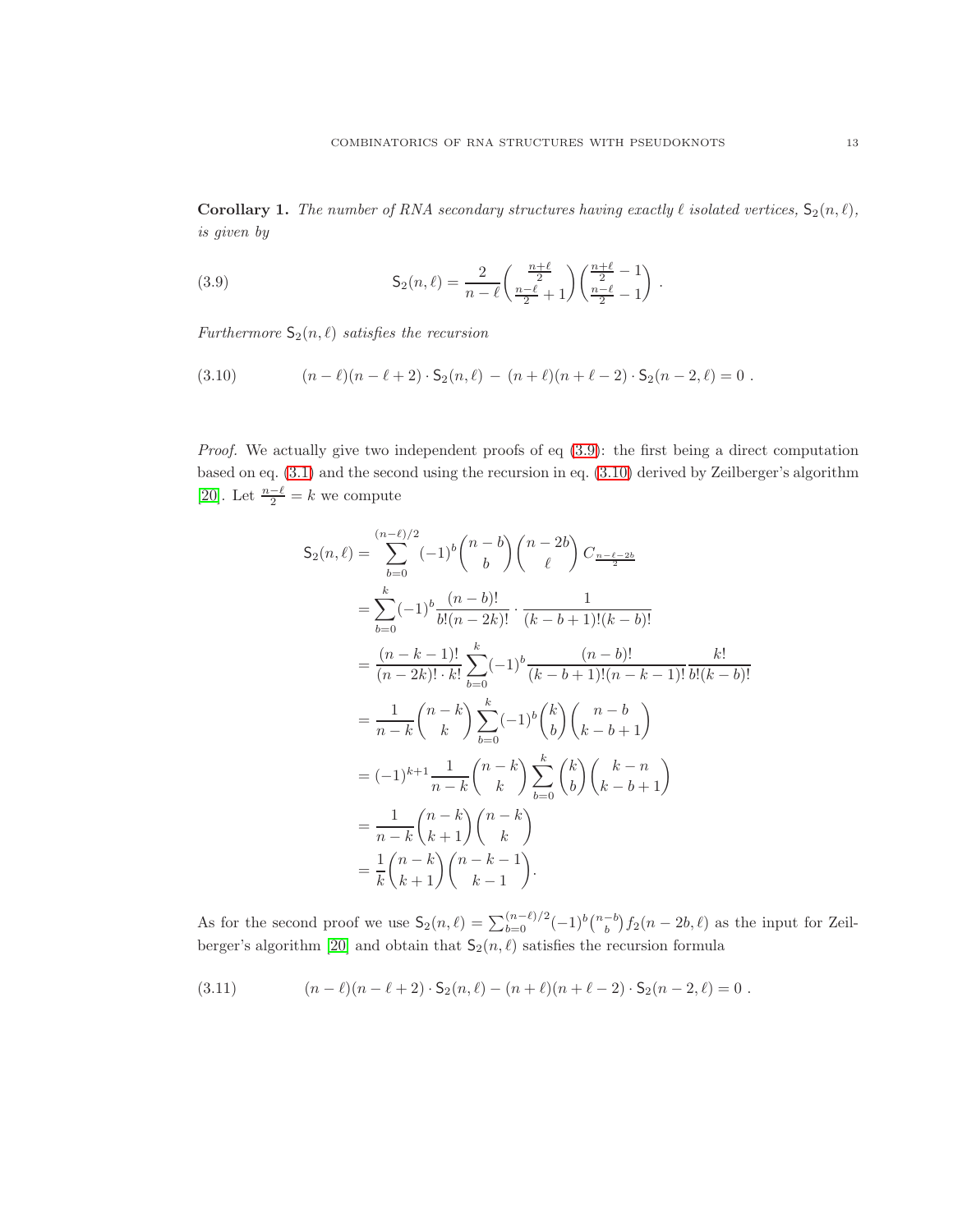Using a bijection between RNA secondary structures and linear trees Waterman computed in [\[27\]](#page-24-0) the number of RNA secondary structures with exactly h arcs,  $s(n, h)$ 

(3.12) 
$$
s(n,h) = \frac{1}{h} \binom{n-h}{h+1} \binom{n-h-1}{h-1} .
$$

It follows by direct computation that  $S_2(n, n-2h) = s(n, h) = \frac{1}{h} {n-h \choose h+1} {n-h-1 \choose h-1}$  satisfies the recur-sion in eq. [\(3.11\)](#page-12-2), from which we can conclude  $S_2(n, \ell) = s(n, (n - \ell)/2)$ .

<span id="page-13-0"></span>**Corollary 2.** The number of 3-noncrossing RNA structures having exactly  $\ell$  isolated vertices,  $S_3(n, \ell)$ , is given by

$$
(3.13) \tS_3(n,\ell) = \sum_{b=0}^{(n-\ell)/2} (-1)^b \binom{n-b}{b} \binom{n-2b}{\ell} \left[ C_{\frac{n-\ell-2b}{2}} C_{\frac{n-\ell-2b}{2}+2} - C_{\frac{n-\ell-2b}{2}+1}^2 \right].
$$

Using the expression of Corollary [2](#page-13-0) for  $S_3(n, \ell)$  as an input for Zeilberger's algorithm [\[20\]](#page-23-19) we derive

Corollary 3. The number of 3-noncrossing RNA structures having exactly  $\ell$  isolated vertices,  $S_3(n, \ell)$ , satisfies the 4-term recursion

(3.14) 
$$
p_1(n) S_3(n-6, \ell) - p_2(n) S_3(n-4, \ell) - p_3(n) S_3(n-2, \ell) + p_4(n) S_3(n, \ell) = 0,
$$

where the coefficients  $p_1(n, \ell)$ ,  $p_2(n, \ell)$   $p_3(n, \ell)$  and  $p_4(n, \ell)$  are given by

$$
p_1(n,\ell) = \frac{1}{2}n(n-1)(n-10+\ell)(n-4+\ell)(n-8+\ell)
$$
  
\n
$$
p_2(n,\ell) = \frac{1}{2}n(n-3)(13n^3 - 126n^2 + 13n^2\ell - 88n\ell + 392n + 3n\ell^2 + 216\ell - 384 - 42\ell^2 + 3\ell^3)
$$
  
\n
$$
p_3(n,\ell) = (n-1)(\frac{1}{2}n-2)(13n^3 - 30n^2 - 13n^2\ell + 8n + 16n\ell + 3n\ell^2 + 30\ell^2 - 72\ell - 3\ell^3)
$$
  
\n
$$
p_4(n,\ell) = (n-3)(\frac{1}{2}n-2)(n-\ell)(n-\ell+6)(n-\ell+4).
$$

Theorem [3](#page-9-0) immediately allows us to derive the generating function for circular  $k$ -noncrossing RNA structures. Circular RNA structures are k-noncrossing digraphs without arcs of the form  $(1, n)$ , representing molecular structures over circular sequences. In circular sequences the arc  $(n, 1)$  is considered a bond of the primary sequence and consequently does not occur as an arc in the corresponding digraph representation. Suppose  $k \geq 2$  and let  $\mathcal{G}_{n,k}^{(c)}(\ell,j)$  be the set of all k-noncrossing digraphs having exactly  $\ell$  isolated points and exactly j 1-arcs, where a 1-arc is an arc of the form  $(i, i + 1)$ , where i is considered modulo n. We set  $\mathsf{G}_k^{(c)}$  $k^{(c)}(n,\ell,j) = |\mathcal{G}^{(c)}_{n,k}(\ell,j)|.$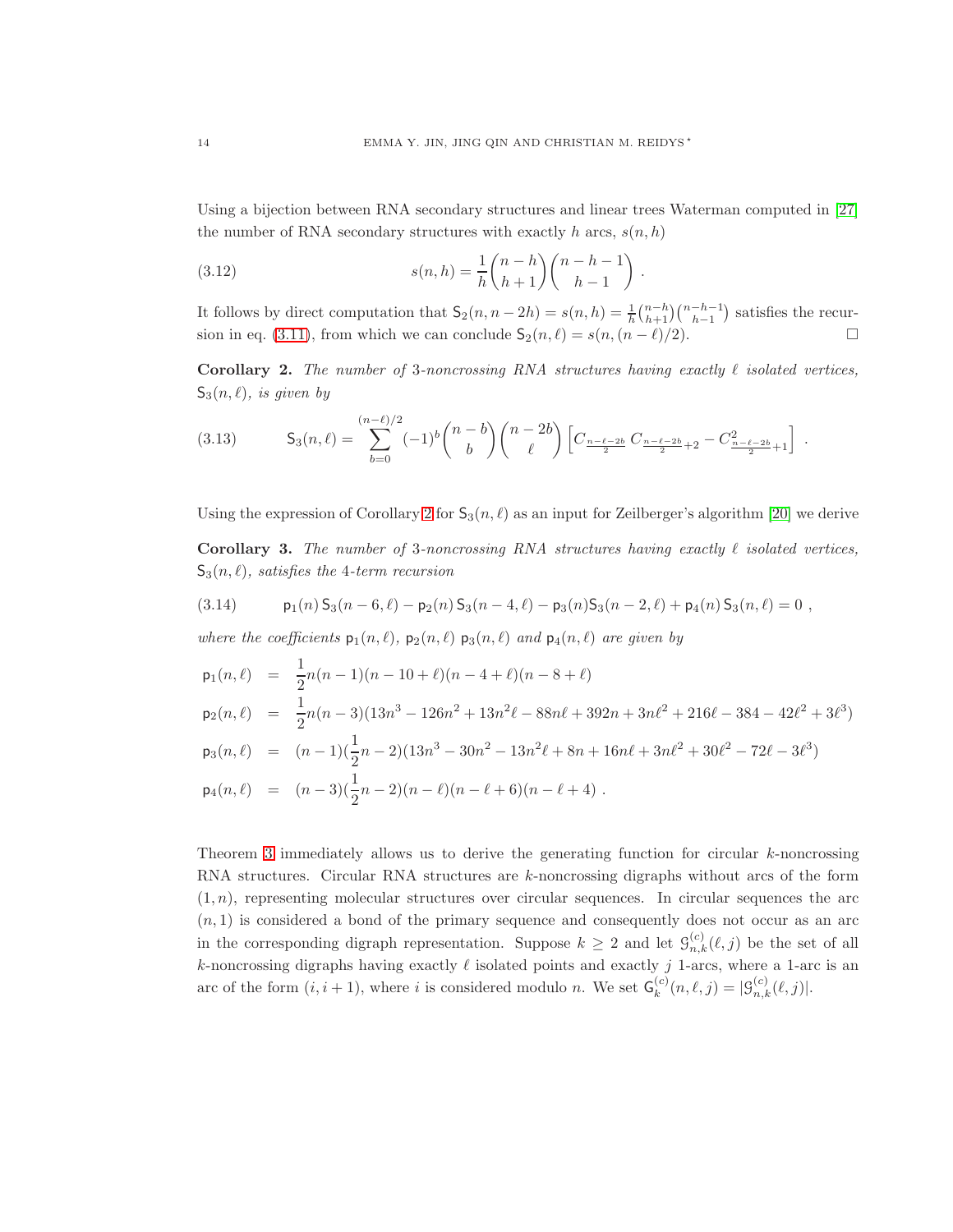**Theorem 4.** Let  $k \in \mathbb{N}$ ,  $k \geq 2$ , then the number of circular k-noncrossing RNA structures, with exactly  $\ell$  isolated vertices  $\mathsf{S}_k^{(c)}$  $k^{(c)}(n,\ell)$ , is given by

(3.15) 
$$
\mathsf{S}_{k}^{(c)}(n,\ell) = \sum_{b=0}^{(n-\ell)/2} (-1)^{b} \left[ \binom{(n-2)-(b-1)}{b-1} + \binom{n-b}{b} \right] f_{k}(n-2b,\ell).
$$

where  $\lambda^{(c)}(n, b)(1, 0) = 0$ ,  $\lambda^{(c)}(n, b)(1, 1) = 1$ ,  $\lambda^{(c)}(2, 0) = 0$  and  $\lambda^{(c)}(2, 2) = 1$ .

<span id="page-14-0"></span>(3.16) 
$$
\mathsf{S}_{k}^{(c)}(n) = \sum_{b=0}^{\lfloor n/2 \rfloor} (-1)^{b} \left[ \binom{(n-2)-(b-1)}{b-1} + \binom{n-b}{b} \right] \left\{ \sum_{\ell=0}^{n-2b} f_{k}(n-2b,\ell) \right\}
$$

where  $\sum_{\ell=0}^{n-2b} f_k(n-2b,\ell)$  is given by eq. [\(2.13\)](#page-9-2).

*Proof.* For circular RNA structures the 1-arcs are considered modulo  $n$ . Again we derive a family  $\mathcal F$  of  $\mathcal G_{n,k}$ -digraphs, having exactly  $\ell$  isolated points and at least b 1-arcs. We select (a) b 1-arcs, and (b) an arbitrary k-noncrossing digraph with exactly  $\ell$  isolated points over the remaining  $n-2b$ vertices. In complete analogy we derive that each element  $\theta \in \mathcal{F}$  is contained in  $\mathcal{G}_{n,k}^{(c)}(\ell,j)$  for some  $j \geq b$ . Let  $\lambda^{(c)}(n, b)$ , denote the number of ways to select b 1-arcs over  $\{1, \ldots, n\}$  including the arc  $(n, 1)$ . Then  $\lambda^{(c)}(n, b)$  is given by

(3.17) 
$$
\lambda^{(c)}(n,b) = \binom{(n-2) - (b-1)}{b-1} + \binom{n-b}{b},
$$

where  $\lambda^{(c)}(n,b)(1,0) = 0$ ,  $\lambda^{(c)}(n,b)(1,1) = 1$ ,  $\lambda^{(c)}(2,0) = 0$  and  $\lambda^{(c)}(2,2) = 1$ . Indeed, either the arc  $(n, 1)$  is selected in which case we are left with exactly  $\binom{(n-2)-(b-1)}{b-1}$  ways to select the remaining 1-arcs or  $(n, 1)$  is not selected, in which case according to Theorem [3](#page-9-0) there are exactly  $\binom{n-b}{b}$  ways to select the 1-arcs. Therefore we obtain

(3.18) 
$$
\sum_{j\geq b} \binom{j}{b} \mathsf{G}_k^{(c)}(n,\ell,j) = \left[ \binom{(n-2)-(b-1)}{b-1} + \binom{n-b}{b} \right] f_k(n-2b,\ell).
$$

In complete analogy to the argument in Theorem [3](#page-9-0) we can conclude

(3.19) 
$$
\mathsf{S}_{k}^{(c)}(n,\ell) = \sum_{b=0}^{(n-\ell)/2} (-1)^{b} \left[ \binom{(n-2)-(b-1)}{b-1} + \binom{n-b}{b} \right] f_{k}(n-2b,\ell).
$$

Eq.  $(3.16)$  follows analogously and the proof of the theorem is complete.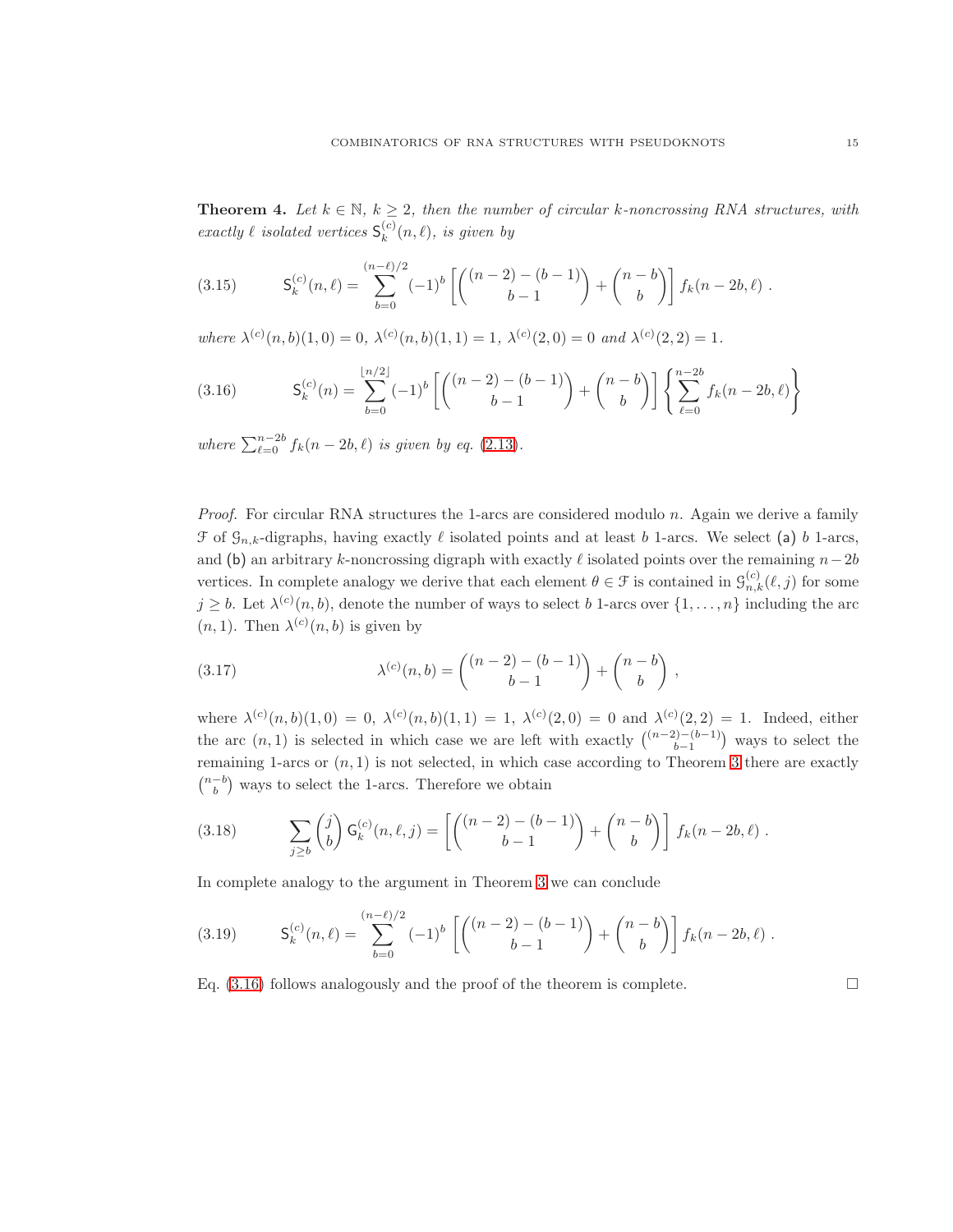# 4. Restricted RNA structures

We now generalize the ideas in Section [3](#page-9-5) for the enumeration of restricted RNA structures. A restricted RNA structure is an RNA structure without any 2-arcs, i.e. arcs of the form  $(i, i+2)$ . In this case we need the condition  $k > 2$  instead of  $k \geq 2$ , since our construction can produce 2-sets of mutually crossing arcs. Let  $\mathcal{G}_{n,k}(\ell, j_1, j_2)$  be the set of all k-noncrossing digraphs having exactly l isolated points and exactly  $j_1$  and  $j_2$  1-and 2-arcs. We set  $\mathsf{G}_k(n, \ell, j_1, j_2) = |\mathcal{G}_{n,k}(\ell, j_1, j_2)|$ . In particular we have  $\mathsf{G}_k(n, \ell, 0, 0) = \mathsf{S}_k^{(r)}$  $\binom{r}{k}(n,\ell).$ 

<span id="page-15-0"></span>**Theorem 5.** Let  $k \in \mathbb{N}$ ,  $k > 2$ . Then the numbers of restricted RNA structures  $S_k^{(r)}$  $_k^{(r)}(n,\ell)$  and  $\mathsf{S}_k^{(r)}$  $k^{(r)}(n)$  are given by

<span id="page-15-2"></span>(4.1) 
$$
\mathsf{S}_{k}^{(r)}(n,\ell) = \sum_{b_1 \geq 0, b_2 \geq 0} (-1)^{b_1+b_2} \lambda(n, b_1, b_2) f_k(n-2(b_1+b_2), \ell)
$$

$$
(4.2) \tS_k^{(r)}(n) = \sum_{b_1 \geq 0, b_2 \geq 0}^{\lfloor n/2 \rfloor} (-1)^{b_1+b_2} \lambda(n, b_1, b_2) \left\{ \sum_{\ell=0}^{n-2(b_1+b_2)} f_k(n-2(b_1+b_2), \ell) \right\}.
$$

Here  $\lambda(n, b_1, b_2)$  satisfies the recursion

<span id="page-15-1"></span>(4.3) 
$$
\lambda(n, b_1, b_2) = \lambda(n-2, b_1-1, b_2) + \lambda(n-1, b_1, b_2) + \lambda(n-4, b_1, b_2-2) + \lambda(n-3, b_1, b_2-1)
$$
  
and the initial conditions for eq. (4.3) are  $\lambda(n, 0, 0) = 1$ ,  $\lambda(n, b_1, 0) = {n-b_1 \choose b_1}$ ,  $\lambda(n, 0, b_2) = \gamma(n, b_2)$   
and  $\gamma(n, 1) = 0$  for  $n = 1$ ,  $\gamma(n, 1) = n - 2$  for  $n \ge 2$  and  $\gamma(n, 2) = 0$  for  $n = 2, 3$ .

*Proof.* Suppose  $\lambda(n, b_1, b_2)$  is the number of ways to select exactly  $b_1$  1-arcs and  $b_2$  2-arcs over  $\{1, \ldots, n\}$  vertices.

Claim.  $\lambda(n, b_1, b_2)$  satisfies the recursion of eq. [\(4.3\)](#page-15-1) with the respective initial conditions, and we have

(4.4) 
$$
\sum_{j_1 \ge b_1, j_2 \ge b_2} {j_1 \choose b_1} {j_2 \choose b_2} \mathsf{G}_k(n, \ell, j_1, j_2) = \lambda(n, b_1, b_2) f_k(n - 2(b_1 + b_2), \ell).
$$

In analogy to the proof of Theorem [3](#page-9-0) we derive a family  $\mathcal F$  of  $\mathcal G_{n,k}$ -digraphs, having exactly  $\ell$  isolated points and at least  $b_1$  and  $b_2$  1-arcs and 2-arcs, respectively. We first prove that this construction generates elements of  $\mathcal{G}_{n,k}(\ell,j_1,j_2)$  and then express  $|\mathcal{F}|$  via the numbers  $\mathsf{G}_k(n,\ell,j_1,j_2)$ . We select (a)  $b_1$  1-arcs and  $b_2$  2-arcs and (b) an arbitrary k-noncrossing digraph over the remaining  $n-2(b_1+b_2)$  vertices with exactly  $\ell$  isolated points. Let  $\mathcal F$  be the family of digraphs obtained this way.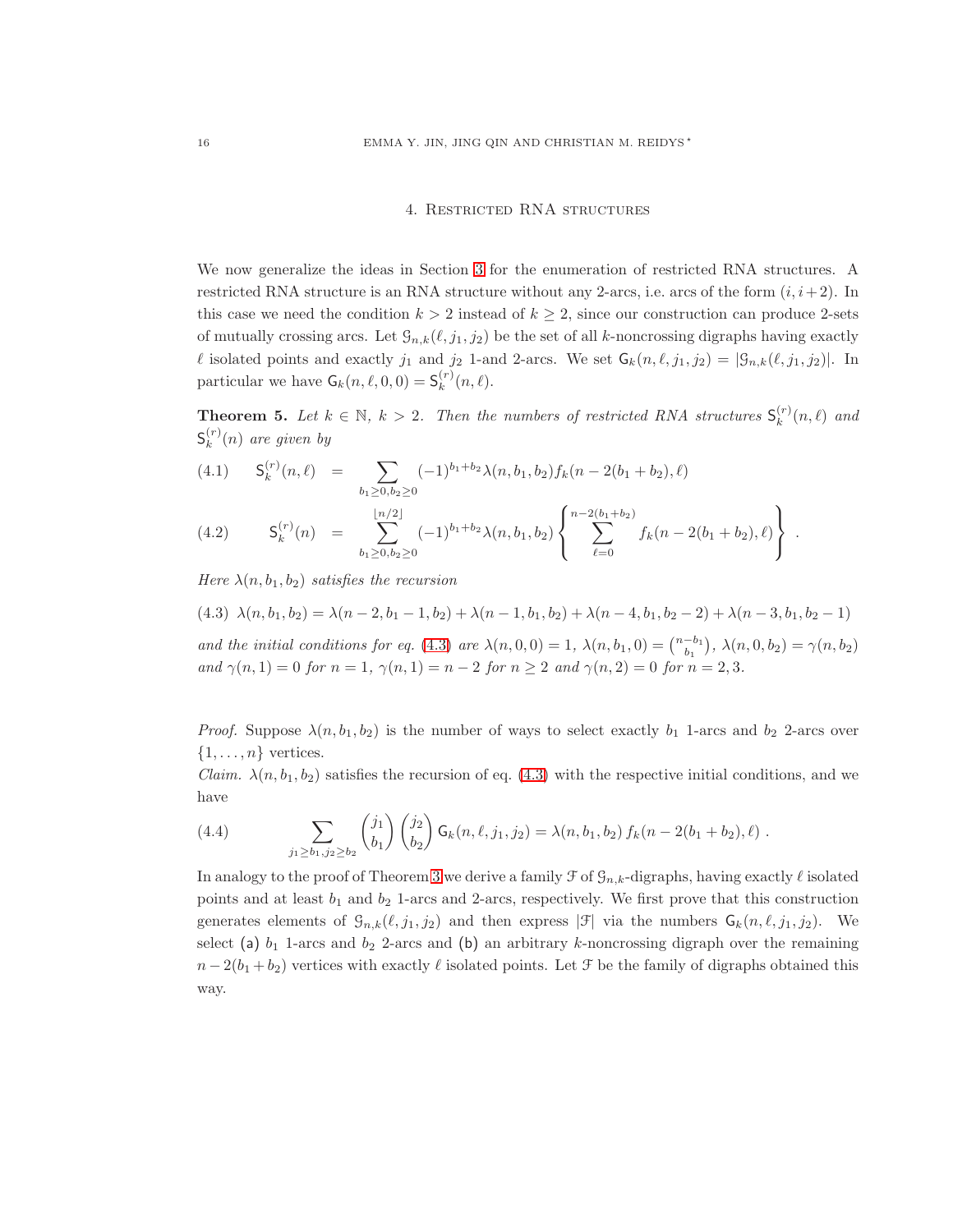*Claim* 1. Each element  $\theta \in \mathcal{F}$  is contained in  $\mathcal{G}_{n,k}(\ell,j_1,j_2)$  for some  $j_1 \geq b_1$  and  $j_2 \geq b_2$ . To prove this we observe that any 1-arc or 2-arc can only cross at most one other arc. Therefore 1-arcs and 2-arcs cannot be contained in a set of more than 2-mutually crossing arcs. As a result, for  $k > 2$  we generate digraphs that are k-noncrossing. Clearly  $\theta$  has exactly  $\ell$  isolated vertices and in step (b) we potentially derive additional 1-arcs and 2-arcs, whence  $j_1 \geq b_1$  and  $j_2 \geq b_2$ , respectively.

Claim 2.

<span id="page-16-0"></span>(4.5) 
$$
|\mathcal{F}| = \lambda(n, b_1, b_2) f_k(n - 2(b_1 + b_2), \ell).
$$

We prove that the number of ways to select 1 and 2-arcs satisfies the recursion in eq  $(4.3)$  by induction on  $n$ . For the induction step we distinguish the following cases:

Case 1. The arc  $(1, 2)$  is selected. Then we have  $\lambda(n-2, b_1-1, b_2)$  ways to select  $(b_1-1)$  1-arcs and  $b_2$  2-arcs over the vertices  $\{3, \ldots, n\}.$ 

Case 2. The arc  $(1, 2)$  not selected. Then we distinguish the scenarios:  $(1, 3)$  is selected and  $(1, 3)$  is not selected. In the latter case we have  $\lambda(n-1, b_1, b_2)$  ways to choose  $b_1$  1-arcs and  $b_2$ 2-arcs over the vertices  $\{2,\ldots,n\}$ . Suppose  $(1,3)$  is selected. Then we have either that  $(2,4)$  is selected, in which case we can select the remaining  $b_1$  1-arcs and  $b_2$  2-arcs over  $\{5, \ldots, n\}$  in exactly  $\lambda(n-4, b_1, b_2-2)$  different ways. In case  $(2, 4)$  is not selected we can freely choose  $b_1$  1-arcs and  $(b_2 - 1)$  2-arcs over  $\{4, \ldots, n\}$  i.e. there are  $\lambda(n-3, b_1, b_2-1)$  ways. Therefore we derive the recursion

$$
\lambda(n, b_1, b_2) = \lambda(n-2, b_1-1, b_2) + \lambda(n-1, b_1, b_2) + \lambda(n-4, b_1, b_2-2) + \lambda(n-3, b_1, b_2-1).
$$

As for the intial conditions, we have are  $\lambda(n,0,0) = 1$ ,  $\lambda(n,b_1,0) = \binom{n-b_1}{b_1}$ ,  $\lambda(n,0,b_2) = \gamma(n,b_2)$ and  $\gamma(n, 1) = 0$  for  $n = 1$ ,  $\gamma(n, 1) = n - 2$  for  $n \ge 2$  and  $\gamma(n, 2) = 0$  for  $n = 2, 3$ . It remains to select an arbitrary k-noncrossing digraph with  $\ell$  isolated vertices over  $n - 2(b_1 + b_2)$  vertices. According to Lemma [2](#page-8-1) the latter number is given by  $f_k(n-2(b_1+b_2), \ell)$ , whence eq. [\(4.5\)](#page-16-0) and Claim 2 is proved. In view of the fact that any of the k-noncrossing digraphs over  $n - 2(b_1 + b_2)$ vertices can introduce additional 1-arcs or 2-arcs, we set

 $\mathcal{F}(j_1, j_2) = \{ \theta \in \mathcal{F} \mid \theta \text{ has exactly } j_1 \text{ 1-arcs and } j_2 \text{ 2-arcs } \}.$ 

Obviously, we have the partition  $\mathcal{F} = \dot{\bigcup}_{j_1 \geq b_1, j_2 \geq b_2} \mathcal{F}(j_1, j_2)$ . Suppose  $\theta \in \mathcal{F}(j_1, j_2)$ . According to Claim 1,  $\theta \in \mathcal{G}_{n,k}(\ell, j_1, j_2)$  and furthermore  $\theta$  occurs with multiplicity  $\begin{pmatrix} j_1 \\ b_1 \end{pmatrix}$   $\begin{pmatrix} j_2 \\ b_2 \end{pmatrix}$  in  $\mathcal{F}$  since by construction any  $b_1$ -element subset of the  $j_1$  1-arcs and  $b_2$ -element subset of the  $j_2$  2-arcs is counted respectively in F. Therefore we have

(4.6) 
$$
|\mathcal{F}(j_1, j_2)| = {j_1 \choose b_1} {j_2 \choose b_2} \mathsf{G}_k(n, \ell, j_1, j_2)
$$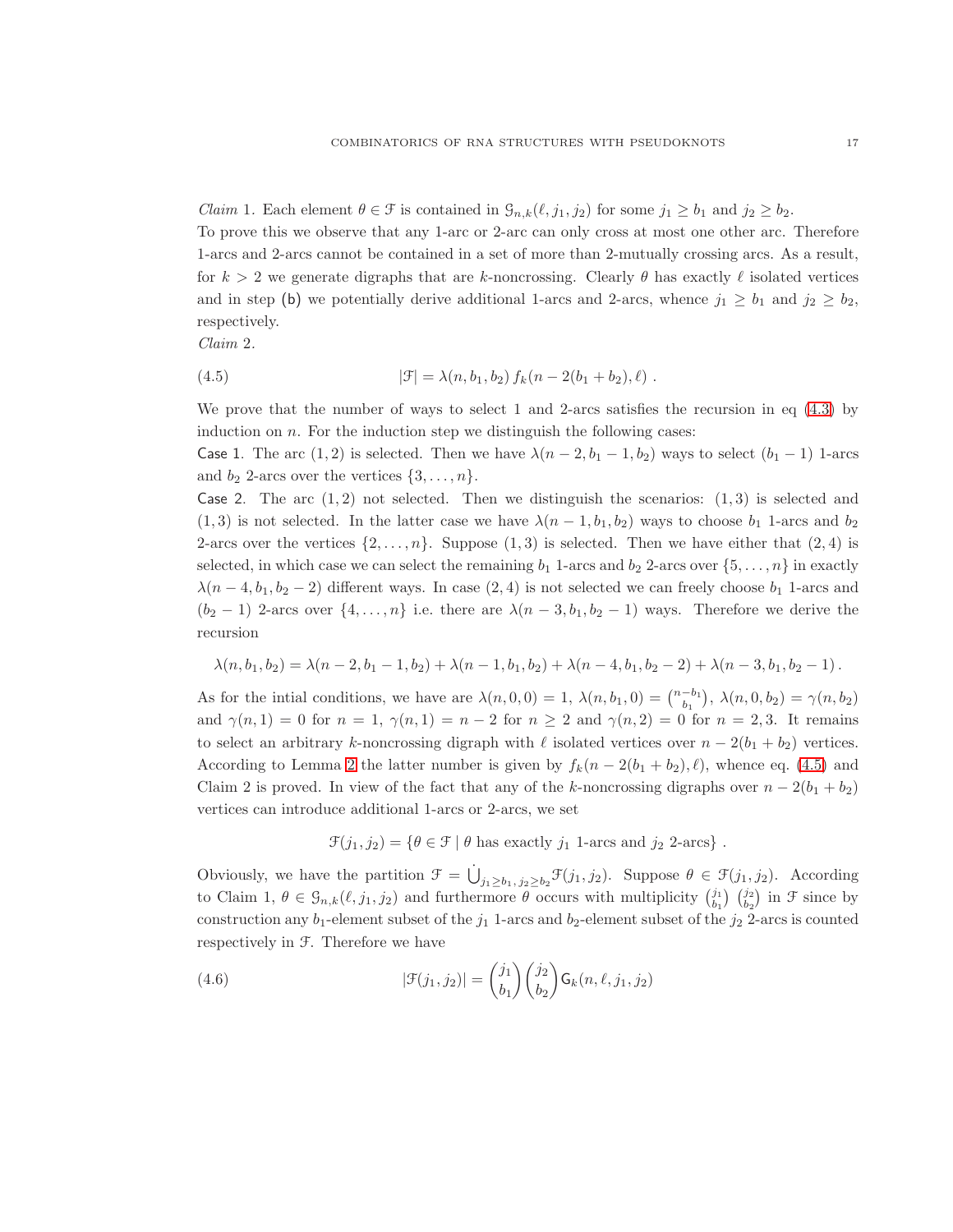and

$$
\sum_{j_1 \ge b_1, j_2 \ge b_2} {j_1 \choose b_1} {j_2 \choose b_2} \mathsf{G}_k(n, \ell, j_1, j_2) = \sum_{\substack{j_1 \ge b_1, j_2 \ge b_2}} |\mathcal{F}(j_1, j_2)|
$$
  
=  $\lambda(n, b_1, b_2) f_k(n - 2(b_1 + b_2), \ell).$ 

We next set  $F_k(x, y) = \sum_{j_1 \geq 0} \sum_{j_2 \geq 0} \mathsf{G}_k(n, \ell, j_1, j_2) x^{j_1} y^{j_2}$ . Taking the  $b_1$ -th and  $b_2$ -th derivatives w.r.t.  $x$  and  $y$  we obtain

(4.7) 
$$
\frac{1}{b_1!} \frac{1}{b_2!} F_k^{(b_1, b_2)}(1) = \sum_{j_1 \ge b_1, j_2 \ge b_2} {j_1 \choose b_1} {j_2 \choose b_2} \mathsf{G}_k(n, \ell, j_1, j_2) 1^{j_1 - b_1} 1^{j_2 - b_2}.
$$

Then we have

$$
\sum_{j_1,j_2\geq 0} G_k(n,\ell,j_1,j_2) x^{j_1} y^{j_2} = \sum_{b_1\geq 0,b_2\geq 0} \left[ \sum_{j_1\geq b_1,j_2\geq b_2} {j_1 \choose b_1} {j_2 \choose b_2} G_k(n,\ell,j_1,j_2) \right] (x-1)^{b_1} (y-1)^{b_2}
$$
  
= 
$$
\sum_{b_1\geq 0,b_2\geq 0} \lambda(n,b_1,b_2) f_k(n-2(b_1+b_2),\ell) (x-1)^{b_1} (y-1)^{b_2}.
$$

By construction  $G(n, \ell, 0, 0)$  is the constant term of the  $F_k(x, y)$ . That is, the number of knoncrossing RNA structures with  $\ell$  isolated vertices and no 2-arcs is given by

(4.8) 
$$
\mathsf{G}(n,\ell,0,0)=\sum_{b_1\geq 0,b_2\geq 0}(-1)^{b_1+b_2}\lambda(n,b_1,b_2)f_k(n-2(b_1+b_2),\ell)
$$

and taking the sum over all  $\ell$  eq. [\(4.2\)](#page-15-2) follows

$$
\mathsf{S}_{k}^{(r)}(n) = \sum_{b_1 \geq 0, b_2 \geq 0}^{\lfloor n/2 \rfloor} (-1)^{b_1+b_2} \lambda(n, b_1, b_2) \left\{ \sum_{\ell=0}^{n-2(b_1+b_2)} f_k(n-2(b_1+b_2), \ell) \right\} ,
$$

where  $\left\{\sum_{\ell=0}^{n-2(b_1+b_2)} f_k(n-2(b_1+b_2), \ell)\right\}$  is given by eq. [\(2.13\)](#page-9-2) and the proof of the theorem is  $\Box$ complete.  $\Box$ 

| n          | 1 | 2 | 3 | 4 | 5 | 6  | 7  | 8   | 9   | 10   | 11   | 12    | 13    | 14     | 15     |
|------------|---|---|---|---|---|----|----|-----|-----|------|------|-------|-------|--------|--------|
| $S_3^r(n)$ | 1 | 1 | 1 | 2 | 5 | 14 | 40 | 119 | 364 | 1145 | 3688 | 12139 | 40734 | 139071 | 482214 |

Table 3. The first 15 numbers of 3-noncrossing restricted RNA structures.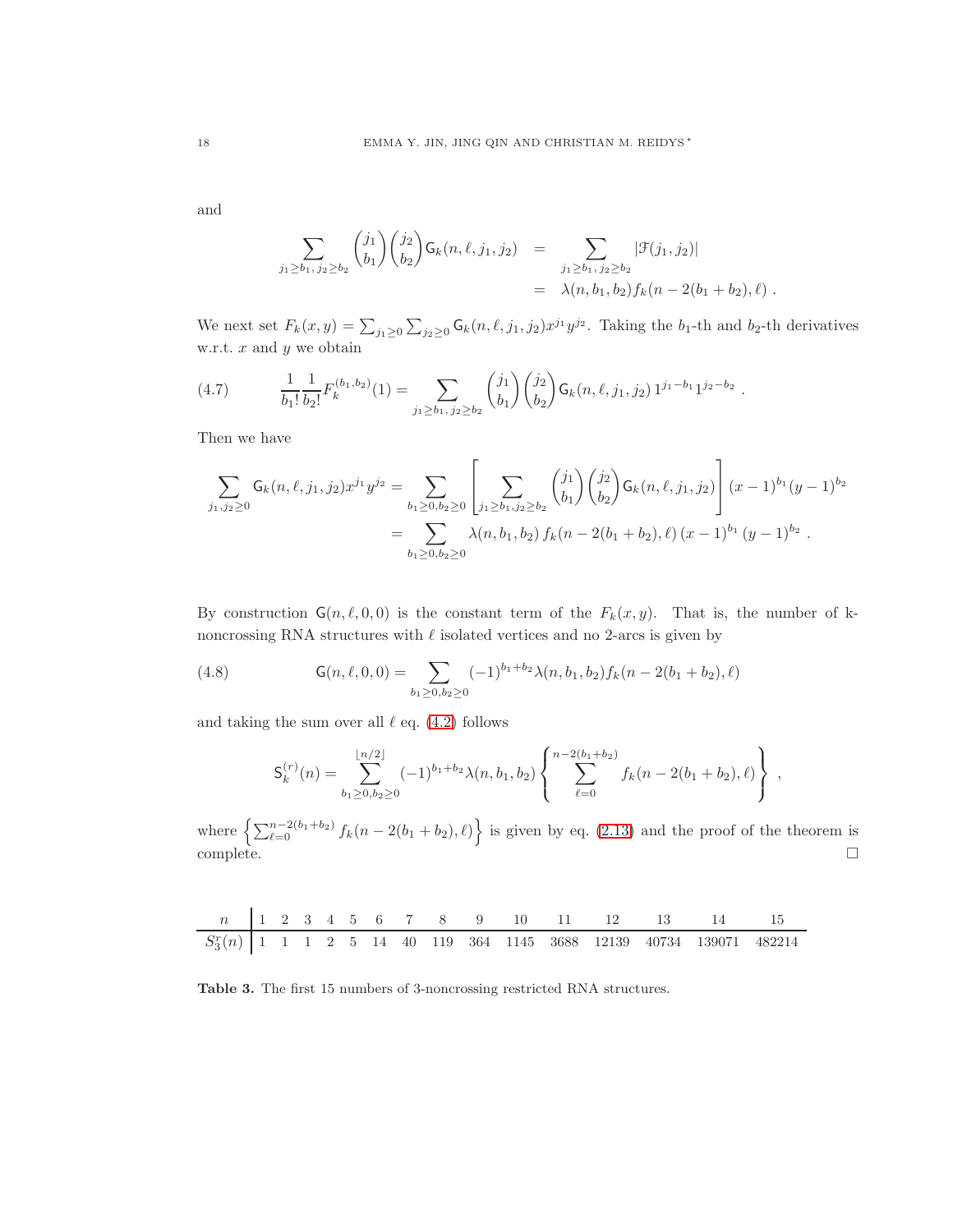### 5. Appendix

**Proof of Theorem [1.](#page-6-0)** Suppose we have two shapes  $\mu^{i} \subsetneq \mu^{i-1}$  and  $T_{i-1}$  is a standard Young tableau of shape  $\mu^{i-1}$ . We first observe that there exists a unique j and a unique  $T_i$  such that  $T_{i-1}$  is obtained from  $T_i$  by row-inserting j with the RSK algorithm.

Suppose  $\mu^{i-1}$  differs from  $\mu^i$  in the first row. Then j is the element at the end of the first row in  $T_{i-1}$ . Otherwise suppose  $\ell$  is the row of the square being removed from  $T_{i-1}$ . Remove the square and insert its element x into the  $(\ell-1)$ -th row at precisely the position, where the removed element y would push it down via the RSK-algorithm. That is y is maximal subject to  $y < x$ . Since each column is strictly increasing  $y$  always exists. Iterating this process results in exactly one element j being removed from  $T_i$  and a new filling of  $\mu_{i-1}$ , i.e. a unique tableau  $T_{i-1}$ . By construction, inserting j with the RSK algorithm produces  $T_{i-1}$ .

*Claim* 1. There exists a bijection between the set of oscillating tableaux of length  $n$  and digraphs with vertices of degree  $\leq 1$ .

Given an oscillating tableau  $(\mu^i)_{i=0}^n$  ( $\mu^i$  differs from  $\mu^{i-1}$  by at most one square), we recursively define a sequence  $(G_0, T_0), (G_1, T_1), \ldots, (G_n, T_n),$  where  $G_i$  is a digraph and  $T_i$  is a standard Young tableau. We define  $G_0$  to be the digraph with empty edge-set and  $T_0$  to be the empty standard Young tableau. The tableau  $T_i$  is obtained from  $T_{i-1}$  and the digraph  $G_i$  is obtained from  $G_{i-1}$ by the following procedure:

1. (Insert origins) For  $\mu^i \supsetneq \mu^{i-1}$ , then  $T_i$  is obtained from  $T_{i-1}$  by adding the entry i in the square  $\mu^i\backslash\mu^{i-1}.$ 

2. (Isolated vertices) For  $\mu^i = \mu^{i-1}$  then set  $T_i = T_{i-1}$ 

3. (Remove origins) For  $\mu^i \subsetneq \mu^{i-1}$ , then let  $T_i$  be the unique standard Young tableau of shape  $\mu^i$ and j be the unique number such that  $T_{i-1}$  is obtained from  $T_i$  by row-inserting j with the RSK algorithm. Then set  $E_{G_i} = E_{G_{i-1}} \cup \{(j,i)\}.$ 

Obviously,  $G_n$  is a digraph, and the set of i where  $\mu^i = \mu^{i-1}$  equals the set of isolated vertices of  $G_n$ . By construction each entry j is removed exactly once whence no edges of the form  $(j, i)$  and  $(j, i')$  can be obtained. Therefore  $G_n$  has degree  $\leq 1$  and we have a well defined mapping

 $\beta\colon \{(\mu_i)_{i=0}^n \mid (\mu_i)_{i=0}^n \text{ is an oscillating tableau}\}\longrightarrow \{G_n \mid G_n \text{ is a digraph with degree } \leq 1\}$ .

It is clear from the procedure that  $G_n$  is a labeled graph and  $\beta$  is injective. To prove surjectivity we observe that each digraph  $G_n$  induces an oscillating tableau as follows. We set  $\mu_{G_n}^n = \emptyset$ and  $T_n = \emptyset$ . Starting from vertex  $i = n, n - 1, \ldots, 1, 0$  we derive a sequence of Young tableaux  $(T_n, T_{n-1}, \ldots, T_0)$  as follows:

I. If i is an terminus of an  $G_n$ -arc  $(j, i)$  add j via the RSK-algorithm to  $T_i$  set  $\mu_{G_n}^{i-1} \supsetneq \mu_{G_n}^{i}$  to be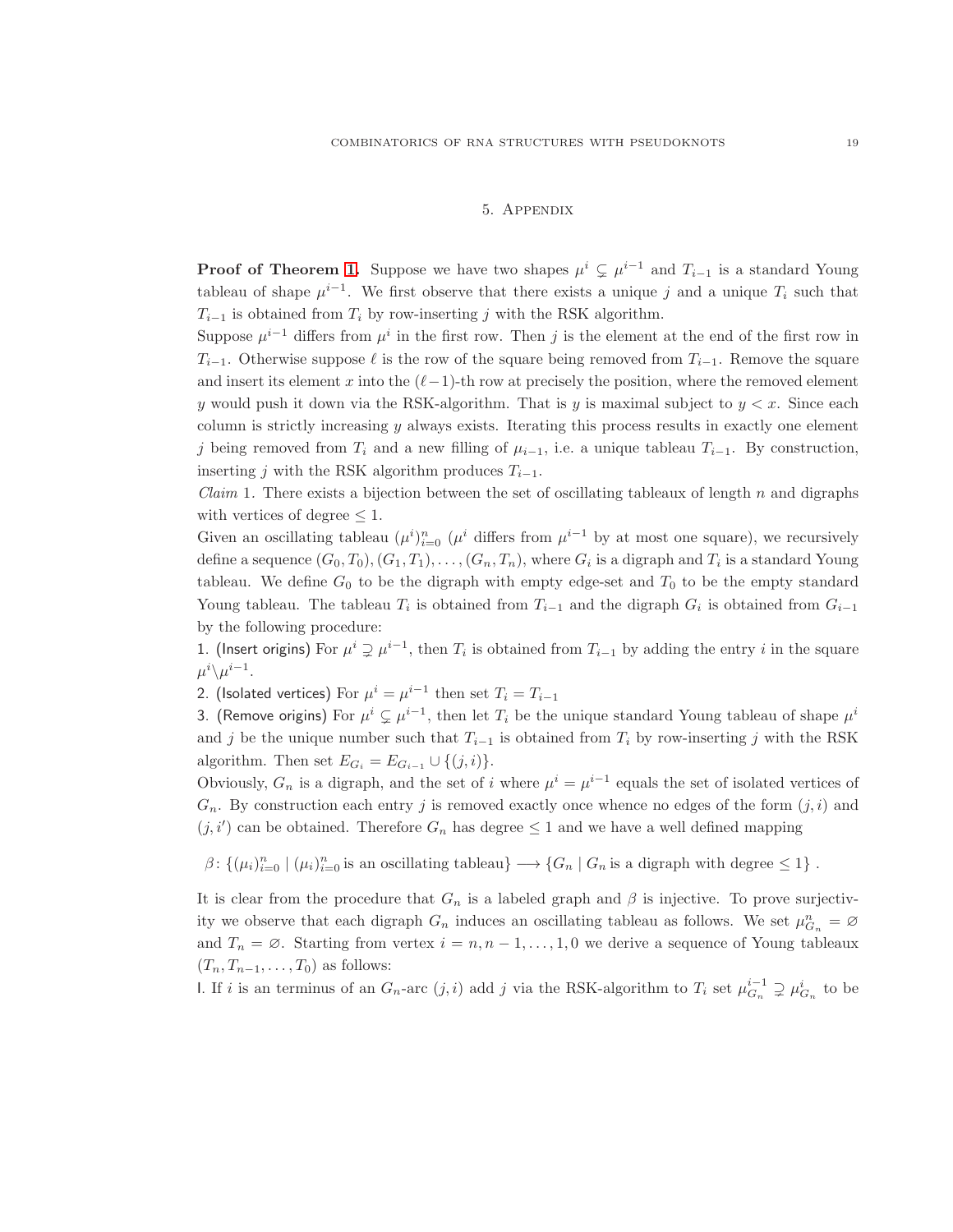the shape of  $T_{i-1}$  (corresponds to (3))

II. If *i* is an isolated  $G_n$ -vertex set  $\mu_{G_n}^{i-1} = \mu_{G_n}^i$  (corresponds to (2))

III. If i is the origin of an  $G_n$ -arc  $(i, k)$  let  $\mu_{G_n}^{i-1} \subsetneq \mu_{G_n}^i$  be the shape of  $T_{i-1}$ , the standard Young tableau obtained by removing the square containing  $i$  (corresponds to  $(1)$ ).

Then we have  $\beta((\mu_{G_n})_0^n) = G_n$ , whence  $\beta$  is surjective.

*Claim 2.*  $G_n$  is k-noncrossing if and only if all shapes  $\mu^i$  in the oscillating tableau have less than  $k$  rows.

From Claim 1 we know  $\beta^{-1}(G_n) = (\varnothing = \mu^0, \mu^1, \ldots, \mu^n = \varnothing)$ , so it suffices to prove that the maximal number of rows in the shape set  $\beta^{-1}(G_n)$  is less than k. First we observe that the arcs  $(i_1, j_1), \ldots (i_\ell, j_\ell)$  form a  $\ell$ -crossing of  $G_n$  if and only if there exists a tableau  $T_i$  such that elements  $i_1, i_2, \ldots i_\ell$  are in the  $\ell$  squares of  $T_i$  and being deleted in increasing order  $i_1 < i_2 < \ldots i_\ell$  afterwards. Next, we will obtain a permutation  $\pi_i$  from the entries in each tableau  $T_i$  recursively as follows:

1. If  $T_{i-1}$  is obtained from  $T_i$  by row-inserting j with the RSK algorithm, then  $\pi_{i-1} = \pi_i j$ .

2. If  $T_i = T_{i-1}$ , then  $\pi_i = \pi_{i-1}$ .

3. If  $T_{i-1}$  is obtained from  $T_i$  by deleting the entry i, then  $\pi_{i-1}$  is obtained from  $\pi_i$  by deleting i. If  $\pi = r_1 r_2 \dots r_t$ , then the entries being deleted afterwards are in the order  $r_t, \dots r_2, r_1$ .

Using the RSK algorithm w.r.t. the permutation  $\pi_i$ , the resulting row-inserting Young tableau is exactly  $T_i$ . We prove this by induction in reverse order of the oscillating tableau. It is trivial for the case  $i = n$ . Suppose it holds for  $j, 1 \leq j \leq n$ . Consider the above three cases: inserting an element, doing nothing and deleting an element. In the first case, the assertion is implied the RSK algorithm in the construction of the oscillating tableau. In the second case, it holds by the induction hypothesis on step  $j$ .

Now it remains to consider the third case, that is, removing the entry from  $T_j$  to get  $T_{j-1}$ . Write  $\pi_j = x_1x_2 \ldots x_p jy_1y_2 \ldots y_q$  and  $\pi_{j-1} = x_1x_2 \ldots x_p y_1y_2 \ldots y_q$ . In view of step 3 j is larger than elements  $x_1, x_2, \ldots, x_p, y_1, \ldots, y_q$ . We need to prove that the insertion tableau  $S_{j-1}$  of  $\pi_{j-1}$  by the RSK algorithm is exactly the same as deleting the entry j in  $T_j$ . We proceed by induction on q. In the case  $q = 0$ ,  $T_j$  is obtained from  $T_{j-1}$  by adding j at the end of the first row. Suppose the assertion holds for  $q-1$ , that is  $S_{j-1}(x_1x_2...x_py_1y_2...y_{q-1}) = S_j(x_1x_2...x_py_jy_1y_2...y_{q-1}) \setminus |j|$ . Consider inserting  $y_q$  into  $S_{j-1}$ , via the RSK algorithm. If the insertion track path never touches the position of j, then  $S_{j-1}(x_1x_2...x_py_1y_2...y_{q-1}y_q) = S_j(x_1x_2...x_pjy_1y_2...y_{q-1}y_q) \setminus |j|$ . Otherwise, if the insertion path touched j and pushed j into the next row, then since  $\overline{j}$  is greater than any other entry, j must be moved to the end of next row and the push process stops. Accordingly, the insertion path in  $S_{i-1}(x_1x_2 \ldots x_py_1y_2 \ldots y_{q-1})$  is the same path as in  $S_j(x_1x_2 \ldots x_py_1y_2 \ldots y_{q-1})$  except the last step moving j to a new position j, so deleting j will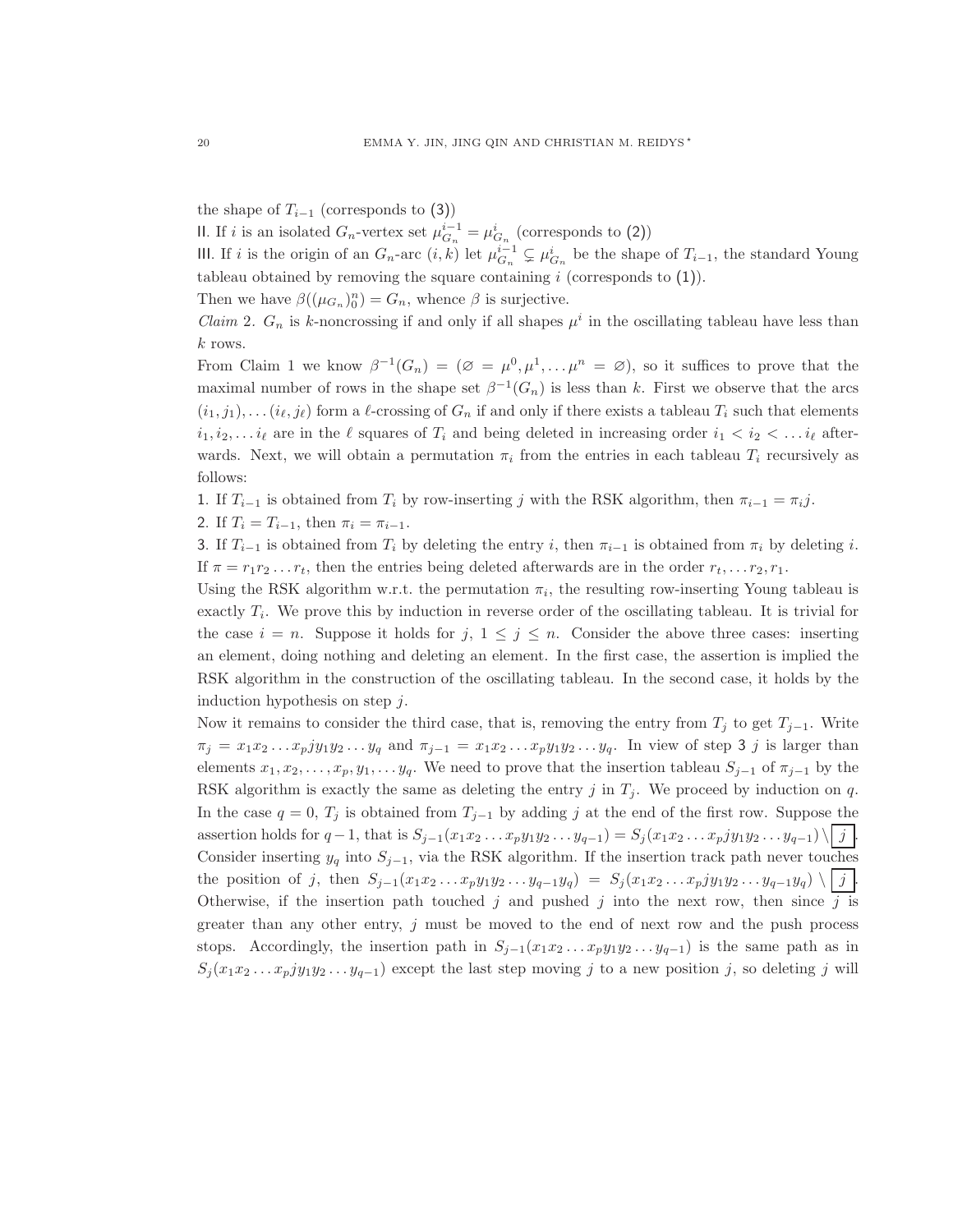get  $S_{j-1}(x_1x_2...x_py_1y_2...y_{q-1}y_q) = S_j(x_1x_2...x_pjy_1y_2...y_{q-1}y_q) \setminus [j]$ . According to Schensted's Theorem, for any permutation  $\pi$ , assume A is the corresponding insertion Young tableau by using the RSK algorithm on  $\pi$ . Then the length of the longest decreasing subsequences of  $\pi$  is the number of rows in A, whence the assertion.

Now we can prove Claim 2. A diagraph is a  $\ell$ -crossing if and only if there exists a  $\pi_i$  which has decreasing subsequence of length  $\ell$ . And the insertion Young tableau of  $\pi_i$  is exactly the same with the labeled oscillating tableau  $T_i$ . According to Schensted's theorem,  $\pi$  has a decreasing sequence of length  $\ell$  if and only if rows of  $T_i$  is  $\ell$ .

*Claim* 3. There is a bijection between oscillating tableaux with at most  $k-1$  rows of length n and walks with steps  $\pm e_i$ , 0 which stay in the interior of  $C_0$  starting and ending at  $(k-1, k-2, \ldots, 1)$ . This bijection is obtained by setting for  $1 \leq \ell \leq k-1$ ,  $x_{\ell}$  to be the length of the  $\ell$ -th row. By definition of standard Young tableaux, we have  $\lambda_1 \geq \lambda_2 \geq \ldots \lambda_n$  i.e. the length of each row is weakly decreasing. This property also characterizes walks that stay within the Weyl-chamber  $C_0$ , i.e. where we have  $x_1 > x_2 \ldots > x_{k-1} > 0$  since a walk from  $(k-1,\ldots,2,1)$  to itself in the interior of  $C_0$  is a translation of a walk from the origin to itself in the region  $x_1 \ge x_2 \dots \ge x_{k-1} \ge 0$ . In an oscillating tableau  $\mu^{i}$  differs from  $\mu^{i-1}$  by at most one square and adding or deleting a square in the  $\ell$ -th row or doing nothing corresponds to steps  $\pm e_{\ell}$  and 0, respectively. Since the oscillating tableau is of empty shape, we have walks from the origin to itself, whence Claim 3 follows and the proof of the Theorem is complete.  $\Box$ 

**Proof of Lemma [1.](#page-8-2)** To prove the lemma we can w.l.o.g. assume  $C = C_0 = \{(x_1, \ldots, x_{k-1}) \mid$  $x_1 > x_2 > \cdots > x_{k-1} > 0$ . Then the assertion is that every walk having steps  $\pm e_i$ , 0 starting at  $a = (k-1, k-2, \ldots, 1)$  that crosses from inside  $C_0$  into outside  $C_0$  intersects one of the sub-spaces  $\langle e_1 \rangle$  or  $\langle e_j - e_{j-1} \rangle$  for  $2 \leq j \leq k-1$ . This is correct since to leave C implies that there exists some i such that  $x_i \leq x_{i+1}$ . Let  $s_j$  be minimal w.r.t.  $a + \sum_{h}^{j+1} s_h \notin C_0$ . Since we have steps  $\pm e_i$ , 0 we conclude  $x_{k-1} = 0$  or  $x_j = x_{j-1}$  for some  $2 \le j \le k-1$ , whence the lemma.  $\Box$ 

**Proof of Theorem [2.](#page-8-0)** Totally order the roots of  $\Delta$ . Let  $\Gamma_n^-(a, b)$  be the number of walks  $\gamma$  from a to b,  $a, b \in \mathbb{Z}^{k-1}$  of length n using the steps  $s, s \in \{\pm e_i, 0\}$  such that  $\langle \gamma(s_r), \alpha \rangle = 0$  for some  $\alpha \in \Delta$  (i.e. the walk intersects with the subspace  $\langle \alpha \rangle$ ). According to Lemma [1](#page-8-2) every walk that crosses from inside  $C$  into outside  $C$  touches a wall from which we can draw two conclusions:

(5.1)  $\Gamma_n(a, b) = \Gamma_n^+(a, b) + \Gamma_n^-(a, b)$ 

(5.2) 
$$
\beta \neq id \implies \Gamma_n(\beta(a),b) = \Gamma_n(\beta(a),b).
$$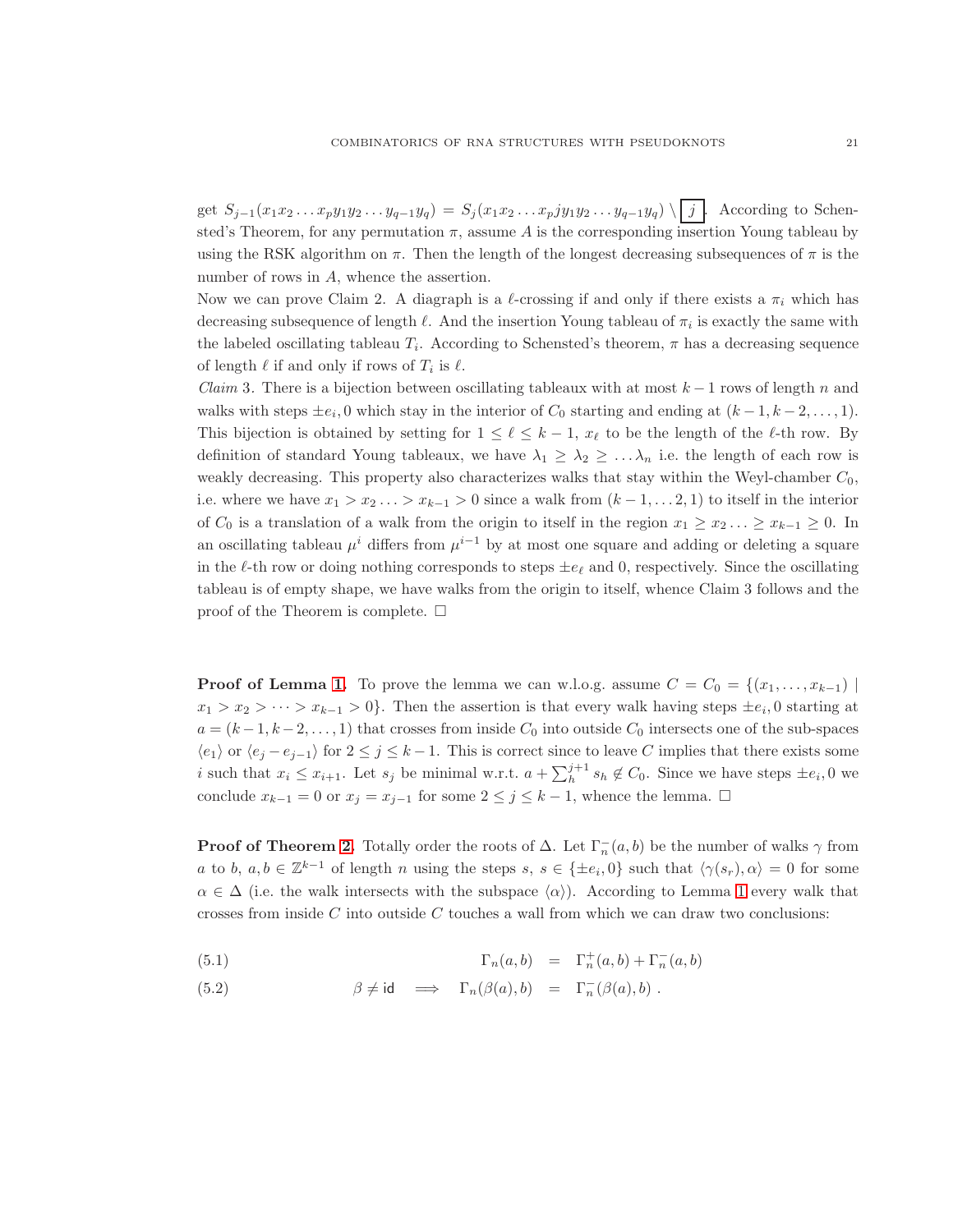Claim.  $\sum_{\beta \in \mathsf{B}_{k-1}} (-1)^{\ell(\beta)} \Gamma_n^-(\beta(a), b) = 0.$ 

Let  $(s_1, \ldots, s_n)$  be a walk from  $\beta(a)$  to b. By assumption there exists some step  $s_r$  at which we have  $(\gamma_{\beta(a),b}(s_r),\alpha) = 0$ , for  $\alpha \in \Delta$ . Let  $\alpha^*$  be the largest root for which we have  $(\gamma_{\beta(a),b}(s_r),\alpha^*)=0$ and  $\beta_{\alpha^*}(x) = x - \frac{2\langle \alpha^*, x \rangle}{\langle \alpha^*, \alpha^* \rangle} \alpha^*$  its associated reflection (eq. [\(2.3\)](#page-6-2)). We consider the walk

(5.3) 
$$
(\beta_{\alpha^*}(s_1), \ldots, \beta_{\alpha^*}(s_r), s_{r+1}, \ldots, s_n)
$$

Now by definition  $(\beta_{\alpha^*}(s_1), \ldots, \beta_{\alpha^*}(s_r), s_{r+1}, \ldots, s_n)$  starts at  $(\beta_{\alpha^*} \circ \beta)(a)$  and has sign  $(-1)^{\ell(\beta)+1}$ since  $\ell(\beta) + 1 = \ell(\beta_{\alpha^*} \circ \beta)$ . Therefore to each element  $\gamma_{\beta(a),b}$  of  $\Gamma_n^-(\beta(a),b)$  having sign  $(-1)^{\ell(\beta)}$ there exits a  $\gamma_{\beta_{\alpha^*}\beta(a),b} \in \Gamma_n^{-}(\beta_{\alpha^*}\beta(a),b)$  with sign  $(-1)^{\ell(\beta)+1}$  and the claim follows. We immediately derive

$$
\sum_{\beta \in \mathsf{B}_{k-1}} (-1)^{\ell(\beta)} \Gamma_n(\beta(a), b) = \Gamma_n(a, b) + \sum_{\beta \in \mathsf{B}_{k-1}, \beta \neq \mathsf{id}} (-1)^{\ell(\beta)} \underbrace{\Gamma_n(\beta(a), b)}_{= \Gamma_n^-(\beta(a), b)}
$$
\n
$$
= \Gamma_n^+(a, b) + \underbrace{\Gamma_n^-(a, b)}_{\beta \in \mathsf{B}_{k-1}, \beta \neq \mathsf{id}} \underbrace{(-1)^{\ell(\beta)} \Gamma_n^-(\beta(a), b)}_{\sum_{\beta \in \mathsf{B}_{k-1}} (-1)^{\ell(\beta)} \Gamma_n^-(\beta(a), b) = 0},
$$

whence the theorem.  $\Box$ 

**Proof of Lemma [2.](#page-8-1)** Let  $u_i$ ,  $1 \le i \le k-1$  be transcendent variables and  $u = (u_i)_1^{k-1}$ . We define  $u^{b-a} = \prod_{i=1}^{k-1} u_i^{b_i-a_i}$ . Let  $F(x, u)$  be a generating function, then  $F(x, u)|_{u^{b-a}}$  equals the family of coefficients  $a_i(u)$  at  $u^{b-a}$  of  $\sum_{i\geq 0} a_i(u)x^i$ . We first observe

$$
\Gamma_n(a,b) = \left[1 + \sum_{i=1}^n (u_i + u_i^{-1})\right]^n \Big|_{u^{b-a}}
$$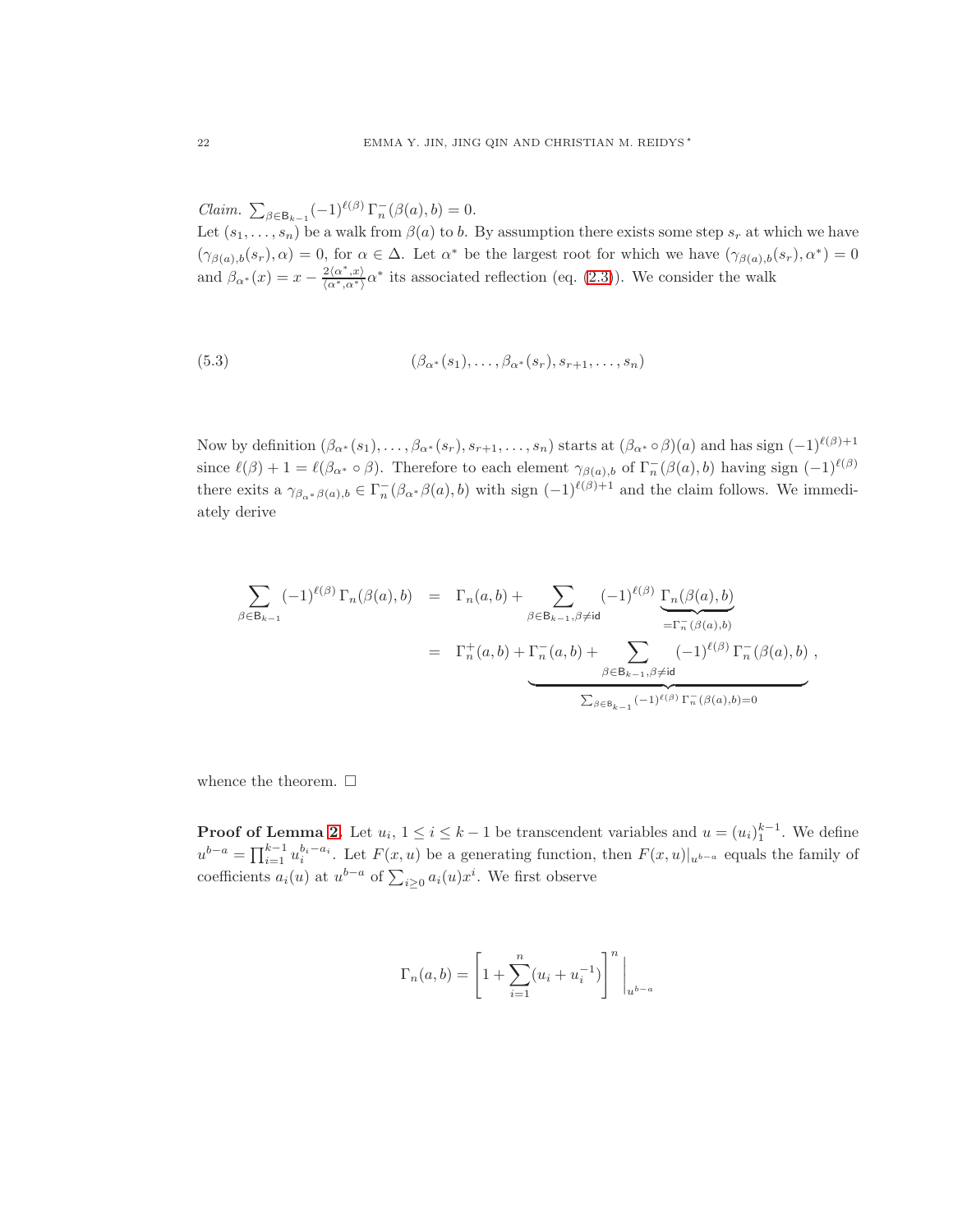The exponential generating function for  $\Gamma_n(a,b)$  is

$$
\sum_{n\geq 0} \Gamma_n(a, b) \frac{x^n}{n!} = \sum_{n\geq 0} \left[ 1 + \sum_{i=1}^{k-1} (u_i + u_i^{-1}) \right]^n \Big|_{u^{b-a}} \frac{x^n}{n!}
$$

$$
= \sum_{n\geq 0} \frac{[1 + \sum_{i=1}^{k-1} (u_i + u_i^{-1})]^n}{n!} x^n \Big|_{u^{b-a}}
$$

$$
= e^x \cdot \exp\left[x \sum_{i=1}^{k-1} (u_i + u_i^{-1})\right] \Big|_{u^{b-a}}
$$

$$
= e^x \cdot \prod_{i=1}^{k-1} \left( \exp(x(u_i + u_i^{-1})) \Big|_{u_i^{b_i - a_i}} \right)
$$

We furthermore derive

$$
\sum_{n\geq 0} \Gamma_n^+(a,b) \frac{x^n}{n!} = e^x \sum_{\beta \in B_{k-1}} (-1)^{l(\beta)} \prod_{i=1}^{k-1} \exp(x(u_i + u_i^{-1})) \Big|_{u^{b-\beta(a)}}
$$

and writing  $\beta = \epsilon_h \sigma$  we obtain

$$
\sum_{n\geq 0} \Gamma_n^+(a, b) \frac{x^n}{n!} = e^x \sum_{\sigma \in S_{k-1}} \sum_{h=1}^{k-1} \eta_h \operatorname{sgn}(\sigma) \prod_{i=1}^{k-1} \left( \exp(x(u_i + u_i^{-1})) \Big|_{u_i^{b_i - \epsilon_h a_{\sigma_i}}} \right)
$$
  
\n
$$
= e^x \sum_{\sigma \in S_{k-1}} \operatorname{sgn}(\sigma) \sum_{h=1}^{k-1} \eta_h \prod_{i=1}^{k-1} \left( \exp(x(u_i + u_i^{-1})) \Big|_{u_i^{b_i - \epsilon_h a_{\sigma_i}}} \right)
$$
  
\n
$$
= e^x \sum_{\sigma \in S_{k-1}} \operatorname{sgn}(\sigma) \left\{ \prod_{i=1}^{k-1} \left( \exp(x(u_i + u_i^{-1})) \Big|_{u_i^{b_i - a_{\sigma_i}}} \right) - \prod_{i=1}^{k-1} \left( \exp(x(u_i + u_i^{-1})) \Big|_{u_i^{b_i + a_{\sigma_i}}} \right) \right\}
$$
  
\n
$$
= e^x \det_{k-1 \times k-1} [I_{a_i - b_j}(2x) - I_{a_i + b_j}(2x)]|_{i,j=1}^{k-1}
$$

where  $\eta_h=\pm 1$  and the lemma follows.  $\Box$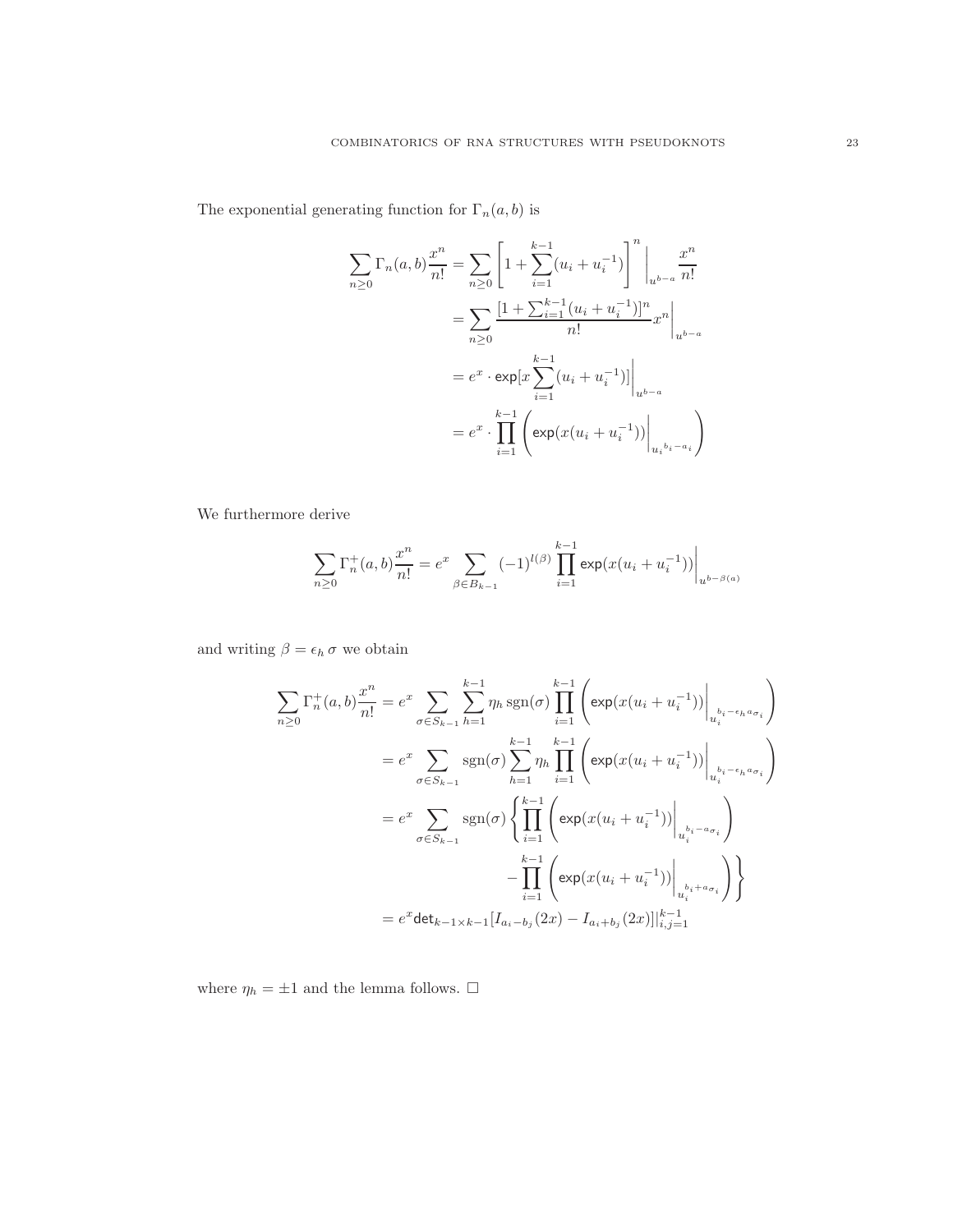Acknowledgments. We are grateful to Prof. W.Y.C. Chen and Prof. Xin for helpful comments. Many thanks to J.Z.M. Gao and F.W.D. Huang for their help and L.C. Zuo for her suggestions. This work was supported by the 973 Project, the PCSIRT Project of the Ministry of Education, the Ministry of Science and Technology, and the National Science Foundation of China.

### **REFERENCES**

- <span id="page-23-14"></span><span id="page-23-10"></span>[1] Mapping RNA form and function. *Science*, 2, 2005.
- <span id="page-23-17"></span>[2] Loria A. and Pan T. Domain structure of the ribozyme from eubacterial ribonuclease p. *RNA*, 2:551–563, 1996.
- <span id="page-23-12"></span>[3] Lindstroem B. On the vector representation of induced matroids. *Bull. London Math. Soc.*, 5:85–90, 1973.
- <span id="page-23-13"></span>[4] Tuerk C., MacDougal S., and Gold L. RNA pseudoknots that inhibit human immunodeficiency virus type 1 reverse transcriptase. *Proc. Natl. Acad. Sci. USA*, 89:6988–6992, 1992.
- [5] Parkin N. Chamorro M. and Varmus H.E. An RNA pseudoknot and an optimal heptameric shift site are required for highly efficient ribosomal frameshifting on a retroviral messenger RNA. *J. Proc Natl Acad Sci USA*, 89:713–717, 1991.
- <span id="page-23-11"></span><span id="page-23-9"></span>[6] Konings D.A.M and Gutell R.R. A comparison of thermodynamic foldings with comparatively derived structures of 16s and 16s-like rRNAs. *RNA*, 1:559–574, 1995.
- <span id="page-23-15"></span>[7] Westhof E. and Jaeger L. RNA pseudoknots. *Current Opinion Struct. Biol.*, 2:327–333, 1992.
- <span id="page-23-6"></span>[8] Haslinger C. and Stadler P.F. RNA Structures with Pseudo-Knots. *Bull.Math.Biol.*, 61:437–467, 1999.
- <span id="page-23-16"></span>[9] Hofacker I.L., Schuster P., Stadler P.F. Combinatorics of RNA Secondary Structures. *Discr. Appl. Math.*, 88:207–237, 1998.
- <span id="page-23-18"></span>[10] Gessel I.M. and Zeilberger D. Random walk in a Weyl chamber. *Proc. Amer. Math. Soc.*, 115:27–31, 1992.
- <span id="page-23-3"></span>[11] Grabiner. D. J. and Magyar. P. Random walks in Weyl chambers and the decomposition of tensor powers. *J. Alg. Combin.*, 2:239–260, 1993.
- <span id="page-23-8"></span>[12] Howell J.A., Smith T.F., and Waterman M.S. Computation of generating functions for biological molecules. *SIAM J. Appl. Math.*, 39:119–133, 1980.
- <span id="page-23-7"></span>[13] McCaskill J.S. The equilibrium partition function and base pair binding probabilities for RNA secondary structure. *Biopolymers*, 29:1105–1119, 1990.
- <span id="page-23-5"></span>[14] Tacker M., Fontana W., Stadler P.F., and Schuster P. Statistics of RNA melting kinetics. *Eur. Biophysics J.*, 23:29–38, 1994.
- <span id="page-23-2"></span>[15] Zuker M. and Sankoff D. RNA secondary structures and their prediction. *Bull. Math. Bio.*, 46(4):591–621, 1984.
- <span id="page-23-1"></span>[16] Waterman M.S. Secondary structure of single - stranded nucleic acids. *Adv. Math.I (suppl.)*, 1:167–212, 1978.
- <span id="page-23-4"></span>[17] Waterman M.S. Combinatorics of RNA hairpins and cloverleafs. *Stud. Appl. Math.*, 60:91–96, 1979.
- [18] Waterman M.S. and Smith T.F. Rapid dynamic programming algorithms for RNA secondary structure. *Adv. Appl. Math.*, 7:455–464, 1986.
- <span id="page-23-19"></span><span id="page-23-0"></span>[19] Penner R. C. and Waterman M. S. Spaces of RNA secondary structures. *Adv. Math.*, 101:31–49, 1993.
- [20] Wilf. H.S Petkovsek M. and Zeilberger. D.  $A = B$ . A.K. Peters Ltd., Wellesly, MA., 1996.